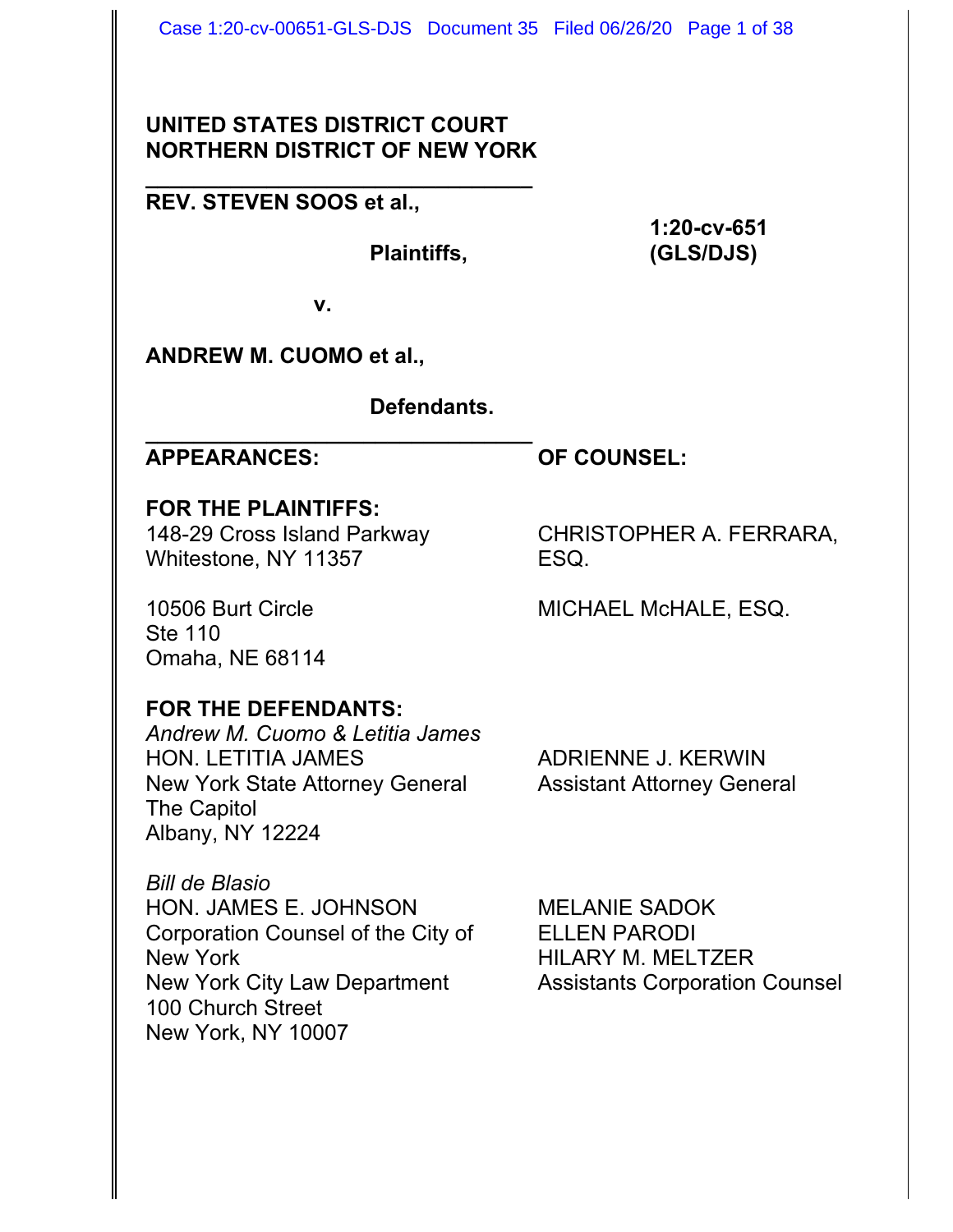Case 1:20-cv-00651-GLS-DJS Document 35 Filed 06/26/20 Page 2 of 38

# **FOR THE PROSPECTIVE AMICUS CURIAE:**

*Ahuva Kleinman* 3 Becker Farm Road Roseland, NJ 07068

RONALD D. COLEMAN, ESQ.

# **Gary L. Sharpe Senior District Judge**

# **MEMORANDUM-DECISION AND ORDER**

# **I. Introduction**

Pending is an application for preliminary injunctive relief filed by plaintiffs Reverend Steven Soos, Reverend Nicholas Stamos, Daniel Schonbrun, Elchanan Perr, and Mayer Mayerfeld.<sup>1</sup> (Dkt. Nos. 2, 7.) In their most recent filing, plaintiffs seek an order restraining and enjoining defendants Andrew M. Cuomo, Governor of the State of New York; Letitia James, Attorney General of the State of New York; and Bill de Blasio, Mayor of the City of New York: (1) from enforcing any gathering limits to outdoor religious gatherings; and (2) from imposing any limitation on indoor gathering . . . for religious gatherings in parity

<sup>&</sup>lt;sup>1</sup> Plaintiffs' initially sought a temporary restraining order, but, at the conclusion of the return on that application, the court discussed with the parties the preferability of allowing them to supplement the record and argument, and address the application for preliminary injunctive relief without resort to a further evidentiary hearing; the court's proposed course of action was acceptable to all the parties and obviates the need to consider the application for a temporary restraining order. (Dkt. No. 31, Attach. 1 at 38-49.)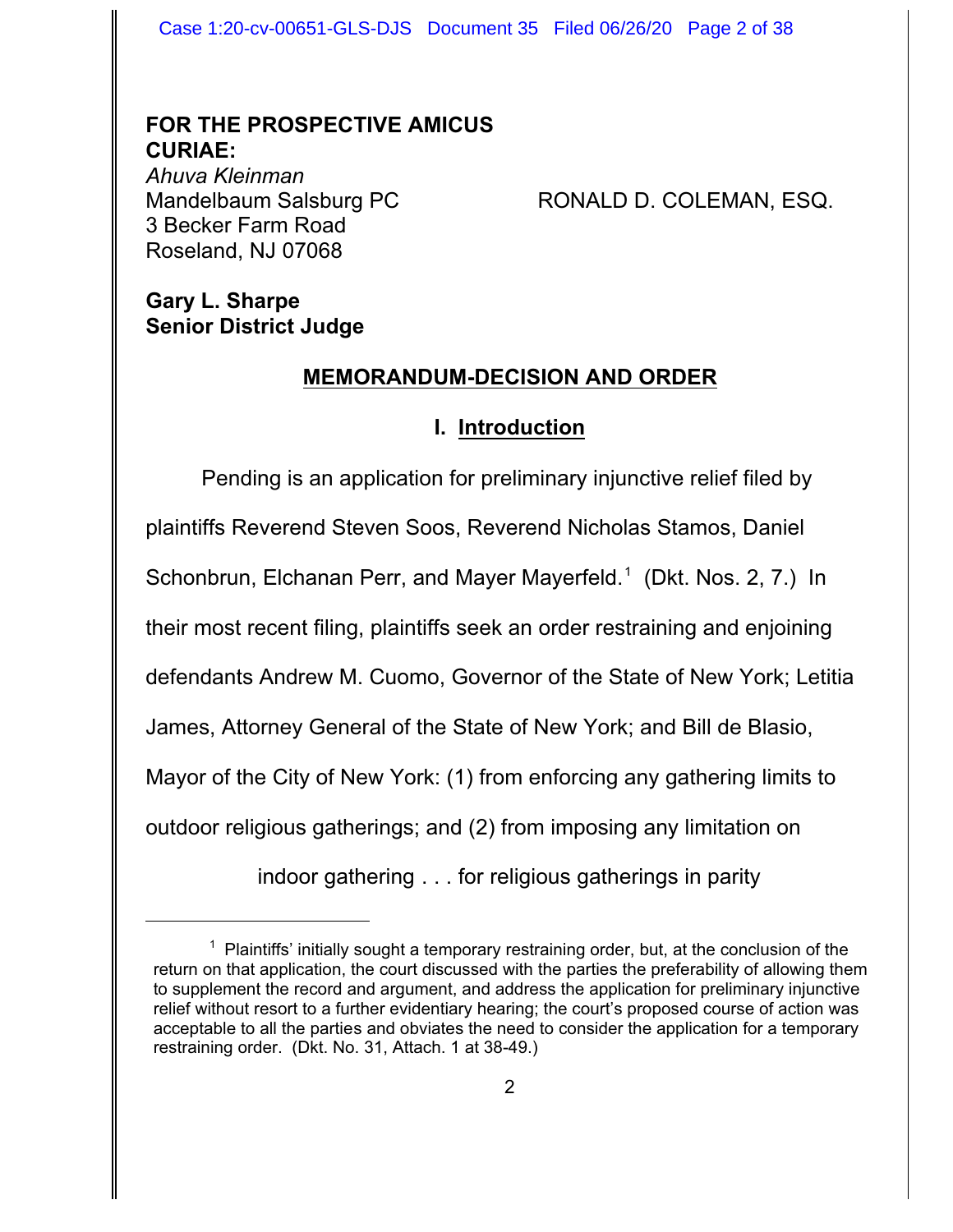with the 100% occupancy allowed for favored "essential businesses," day camps and special education classes, or, alternatively, at least 50% occupancy in keeping with what is permitted for "non-essential" businesses and every other indoor activity allowed to continue under Phases Two and Three except religious activity, which alone is still arbitrarily confined to 25% occupancy.

(Dkt. No. 32 at 10.) For the reasons explained and to the extent described below, the application for a preliminary injunction is granted.

## **II. Background**

For the past several months, the United States, and, indeed, the

entire world, has been suffering from a global pandemic brought about by

COVID-19. The State of New York, and particularly the New York City

metropolitan area, have been described as the "epicenter" of the pandemic.

 *See* New York Coronavirus Map and Case Count, N.Y. Times (last visited

June 26, 2020), https://www.nytimes.com/interactive/2020/us/

new-york-coronavirus-cases.html. To date, there have been 395,168

cases, and 31,029 deaths because of COVID-19 in the State of New York.

*See id.*

# **A. The Executive Orders**

Beginning in March 2020, in response to the COVID-19 pandemic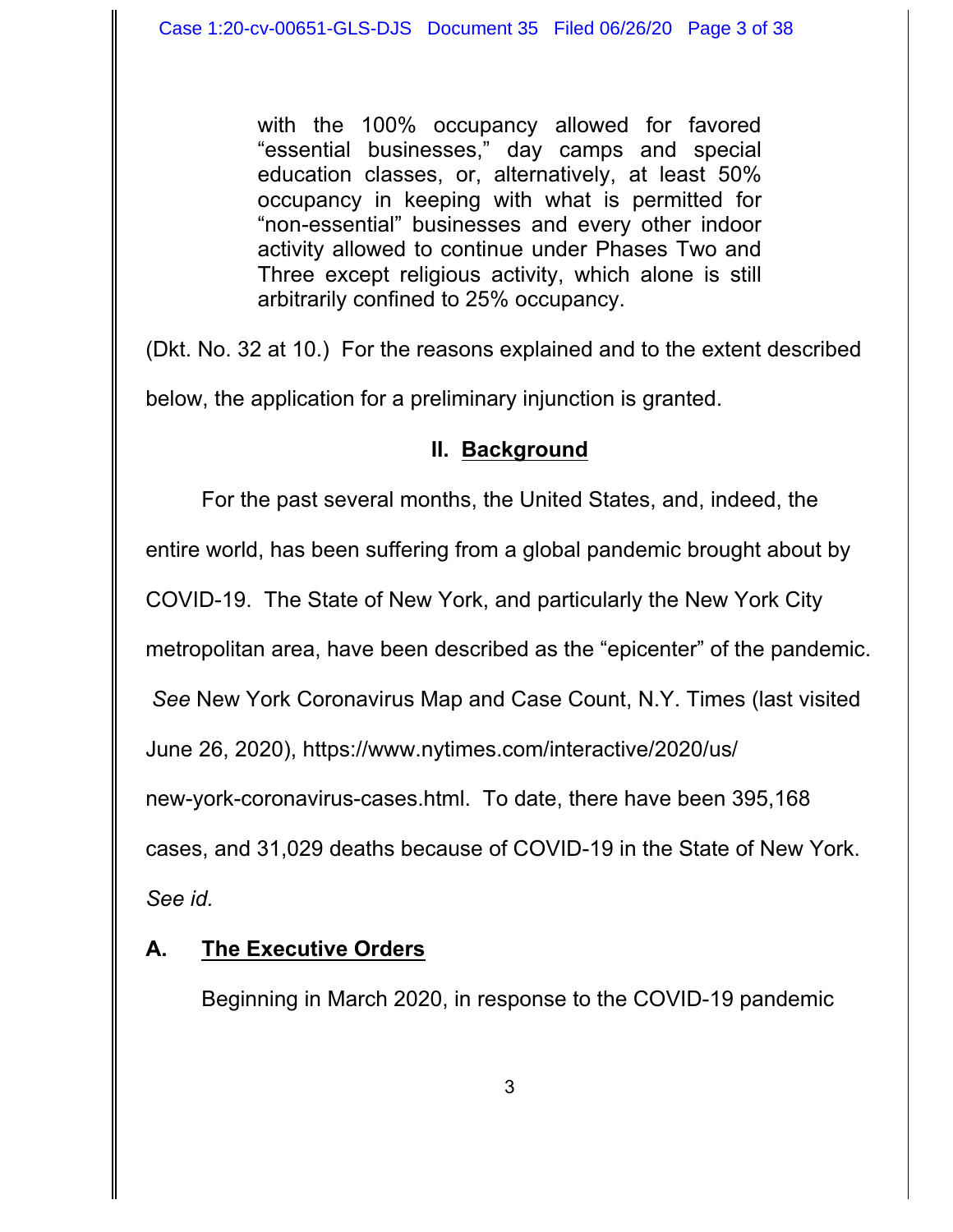besieging New York, Governor Cuomo issued a series of executive orders,

placing restrictions on New Yorkers:

(1) Order 202, issued on March 7, declared a disaster emergency in the State of New York. (Dkt. No. 1, Attach. 1 at 1-3.)

(2) Order 202.1, issued on March 12, prohibited large gatherings of over 500 people. (*Id.* at 4-7.)

(3) Order 202.3, issued on March 16, narrowed the prohibition on large gatherings to fifty persons. (*Id.* at 10-11.)

(4) Order 202.6, issued on March 18, required all New York State businesses to "reduce the in-person workforce at any work locations by 50%," with exceptions for those businesses and entities that provided "essential services or functions." (*Id.* at 17-18.)

(5) Order 202.8, issued on March 20, reduced the in-person workforces of non-essential businesses by 100%. (*Id.* at 21-22.)

(6) Order 202.10, issued on March 23, declared a total ban on "nonessential gatherings of individuals of any size for any reason." (*Id.* at 25-28.)

(7) Order 202.17, issued on April 15, required face-coverings to be worn "when in a public place and unable to maintain, or when not maintaining, social distance." (*Id.* at 46.)

(8) Order 202.31, issued on May 14, extended the closure of nonessential businesses and entities, and the ban on non-essential gatherings. (*Id.* at 69-70.) The Order also provided that "[a]ll enforcement mechanisms by state or local governments shall continue to be in full force an[d] effect until June 13, 2020 unless later extended or amended by a future Executive Order." (*Id.*)

(9) Order 202.32, issued on May 21, modified the previous ban on non-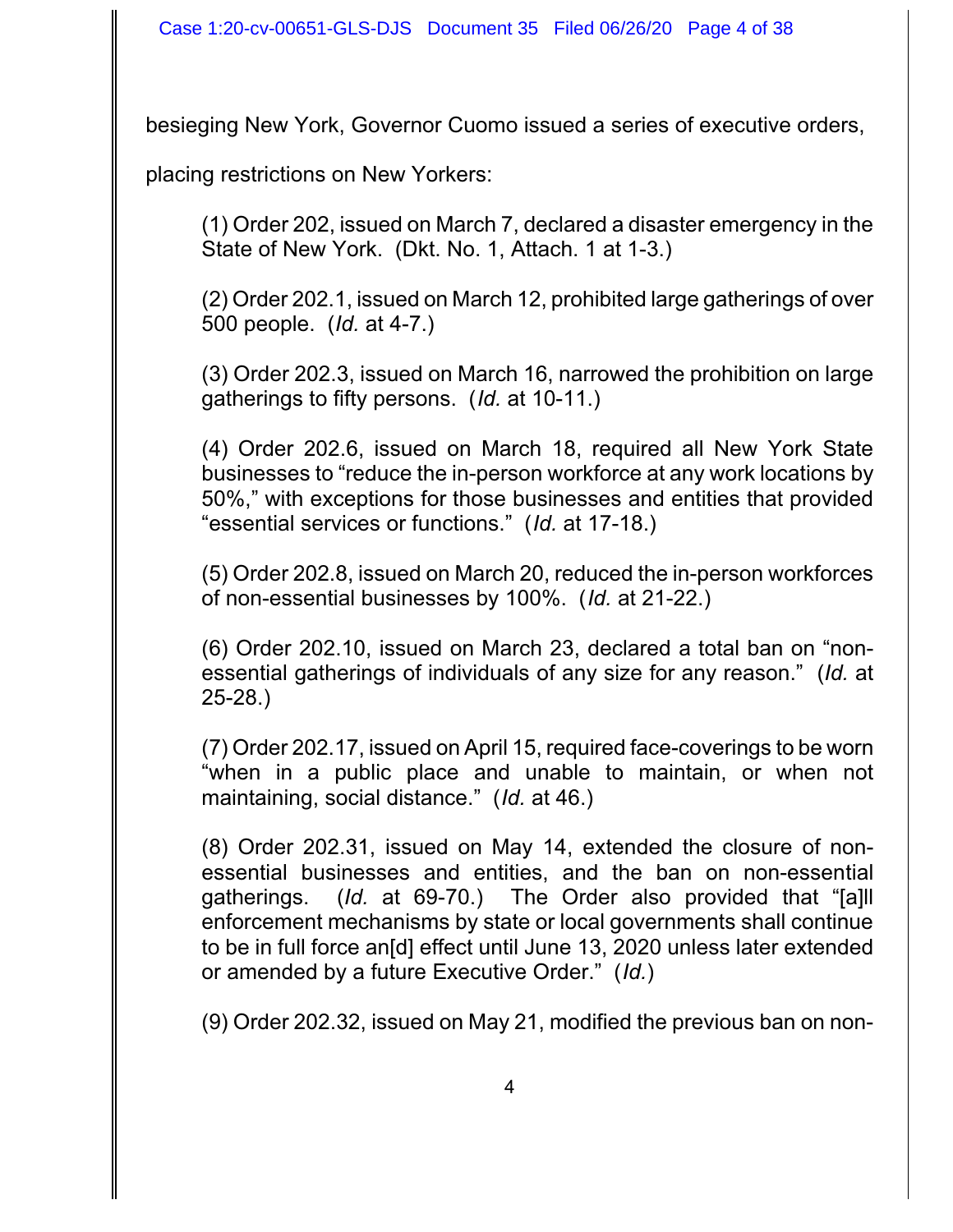essential gatherings "to permit a gathering of ten or fewer individuals for any religious service or ceremony," provided that certain social distancing and health protocols were adhered to, and ordered that "any drive-in or remote religious service may continue in excess of the ten person limit so long as there is no in-person contact between participants." (*Id.* at 71-73.)

(10) Order 202.33, issued on May 22, permitted non-essential gatherings of ten or fewer individuals "for any lawful purpose or reason," provided that certain social distancing and health protocols were adhered to. (*Id.* at 74.)

(11) Order 202.34, issued on May 28, continued the restriction, postponement, and/or cancellation, of all non-essential gatherings of more than ten individuals, but allowed for any region that met certain public health and safety metrics to begin "Phase One reopening." (*Id.* at 75-76.)

(12) Order 202.35, issued on May 29, ended workplace reductions and restrictions in certain regions for non-essential businesses, the "Phase Two industries," which include: professional services, administrative support, and information technology; real estate services, building and property management, leasing, rental, and sales services; retail in-store shopping, rental, repair, and cleaning; barbershops and hair salons; and motor vehicle leasing, rental, and sales. (*Id.* at 77-78.) The restriction on outdoor gatherings of groups of more than ten people remained in place. (*Id.*)

(13) Order 202.36, issued on June 2, declared that any region to meet certain public health and safety metrics "may allow outdoor, low-risk recreational activities and businesses providing such activities, as determined by Empire State Development Corporation, to be permitted to operate, in accordance with Department of Health guidance." (*Id.* at 79-80.)

(14) Order 202.37, issued on June 5, declared that "special education services and instruction required under Federal, state or local laws,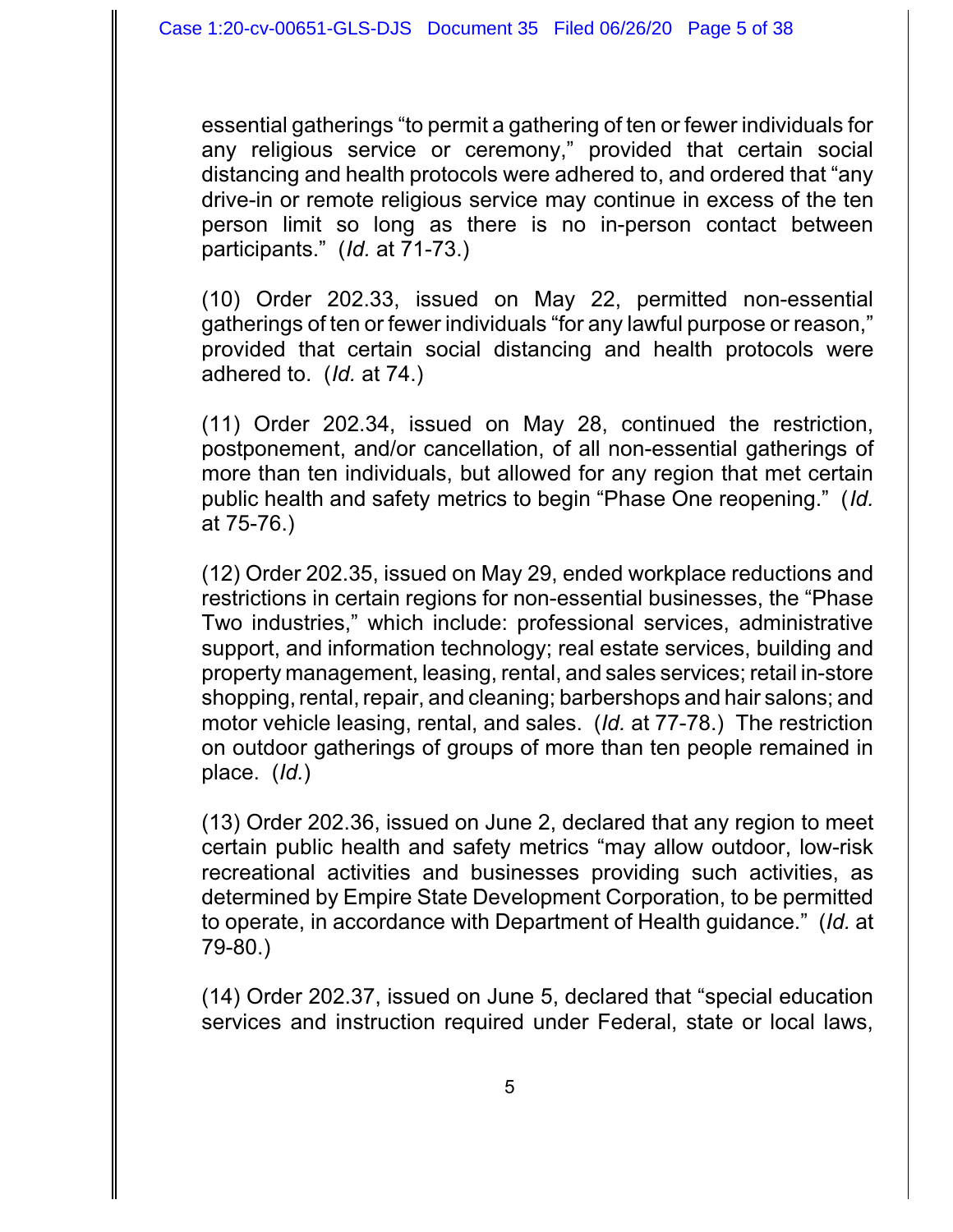rules, or regulations, may be provided in person for the summer term in school districts." (*Id.* at 81.)

(15) Order 202.38, issued on June 6, modified Order 202.35, permitting any region to have entered "Phase Two" of New York's reopening plan to allow "non-essential gatherings for houses of worship at no greater than 25% of the indoor capacity of such location." (*Id.* at 82-83.) The restriction on outdoor gatherings of groups of more than ten people remained in place. (*Id.*)

(16) Order 202.42, issued on June 15, modified Order 202.35 and Order 202.38, permitting any region to have entered "Phase Three" of New York's reopening plan to allow "non-essential gatherings . . . [of] twentyfive (25) or fewer individuals, for any lawful purpose or reason." (Dkt. No. 33, Attach. 1 at 5.)

On June 17, 2020, Mayor de Blasio issued an "Emergency Executive

Order" incorporating Governor Cuomo's executive orders, and "direct[ing]

the Fire Department of the City of New York, the New York City Police

Department, the Department of Buildings, the Sheriff, and other agencies

as needed to immediately enforce the [orders]." (Dkt. No. 32, Attach. 3 at

1-2.)

# **B. The Guidance**

A document entitled "Guidance for Determining Whether a Business Enterprise is Subject to a Workforce Reduction Under Recent Executive Orders," (hereinafter, the "Guidance Document"), was published and simultaneously updated by the State of New York with the issuance of the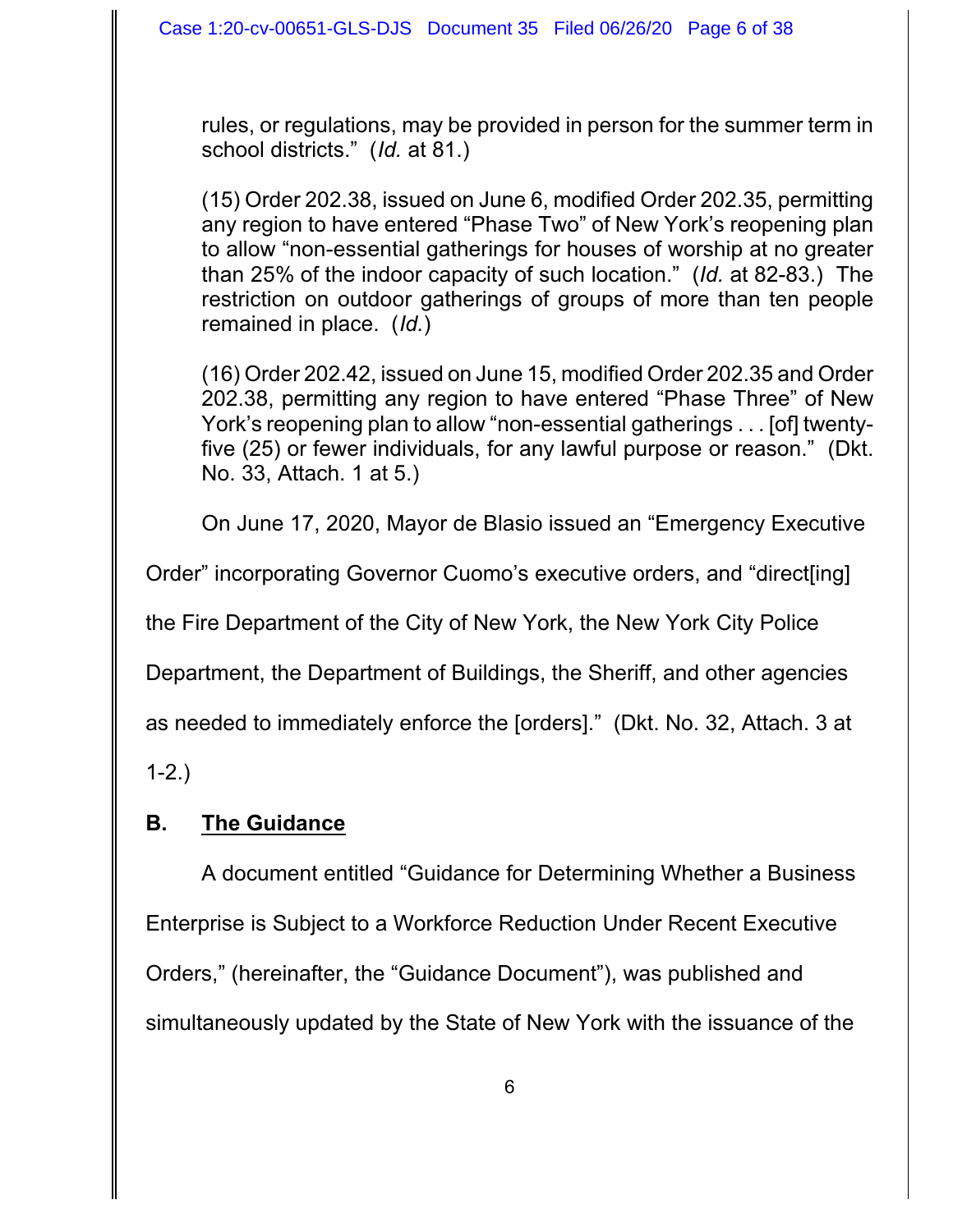executive orders described above. (Dkt. No. 1, Attach. 1 at 94-125, 128- 38.)

From March 20 through March 24, 2020 the Guidance Document provided that "worship services" are included among the enumerated businesses that "must remain closed and are not eligible for designation as an essential business for purposes of this guidance." (*Id.* at 98.)

From March 25 through April 7, 2020 the Guidance Document provided that although "[h]ouses of worship are not ordered closed[,] . . . it is strongly recommended not to hold congregate services," and reiterated that "worship services . . . are not eligible for designation as an essential business for purposes of this guidance." (*Id.* at 105.) From April 8 through April 9, 2020 "worship services" continued to be listed as among the businesses that "must remain closed and are not eligible for designation as an essential business for purposes of this guidance." (*Id.* at 113.)

From April 10 through May 20, 2020 the Guidance Document provided:

> Pursuant to Executive Order 202.10 . . . , all nonessential gatherings of individuals of any size for any reasons (e.g. worship services, parties, celebrations or other social events) are canceled or postponed. Congregate services within houses of worship are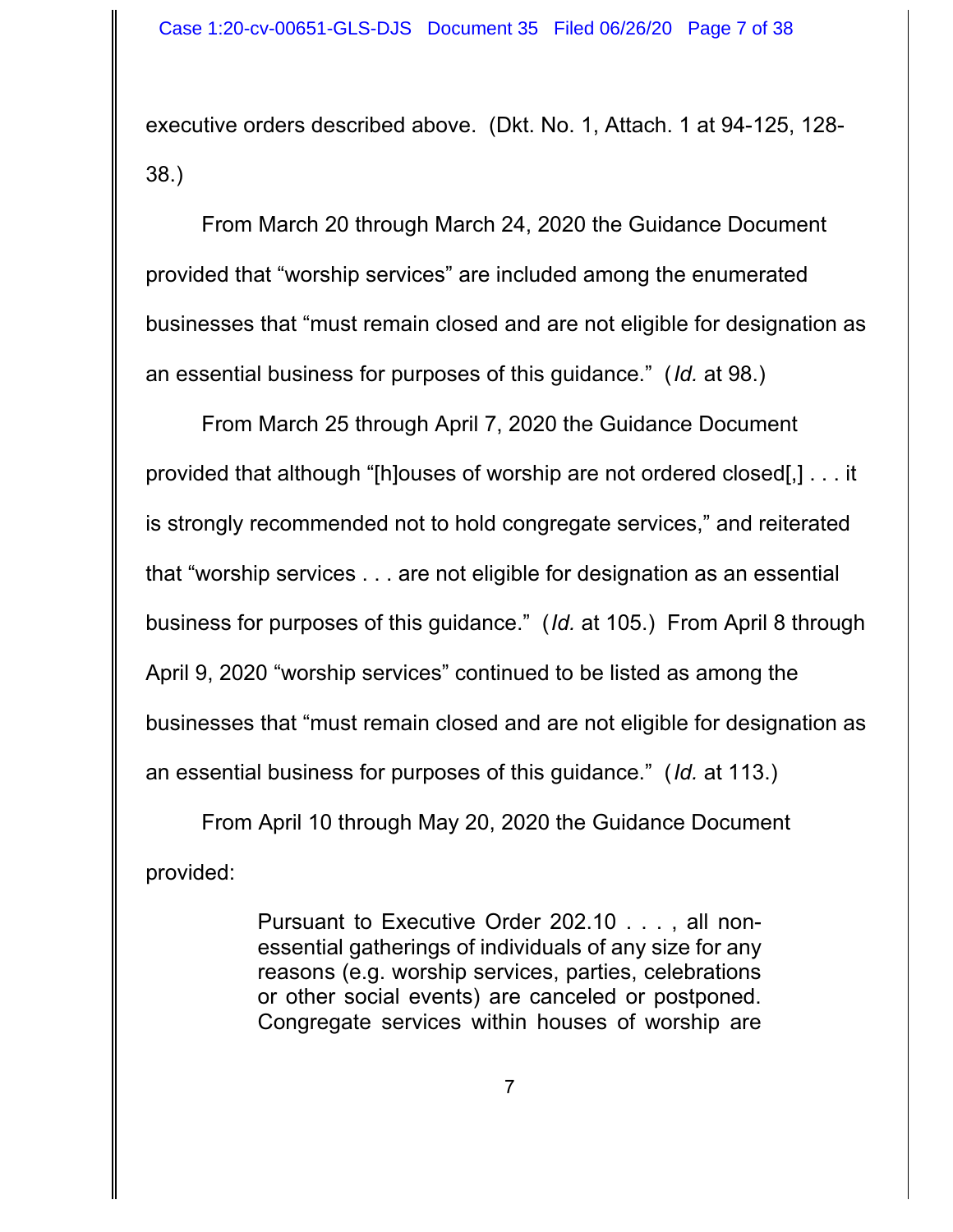prohibited. Houses of worship may only be used by individuals and only where appropriate social distancing of, at least, six feet between people can be maintained. Further, individuals should not gather in houses of worship, homes, or other locations for religious services until the end of this public health emergency. If possible, religious leaders should consider alternative forms of worship, replacing inperson gatherings with virtual services, such as phone or conference calls, videoconference calls, or online streaming.

(*Id.* at 123.)

From May 21 through June 5, 2020, the Guidance Document permitted a gathering of ten or fewer people for a religious service or ceremony, provided that certain social distancing and health protocols were adhered to, and permitted "any drive-in or remote religious service may continue in excess of the ten person limit so long as there is no in-person contact between participants." (*Id.* at 135-36.) It further provided that "[f]aith leaders should continue to consider and use alternative forms of worship," and that "congregations of groups for religious service or ceremony in excess of ten in-person participants remain prohibited." (*Id.*)

Guidance for "Phase Two Industries" limit indoor capacity to no more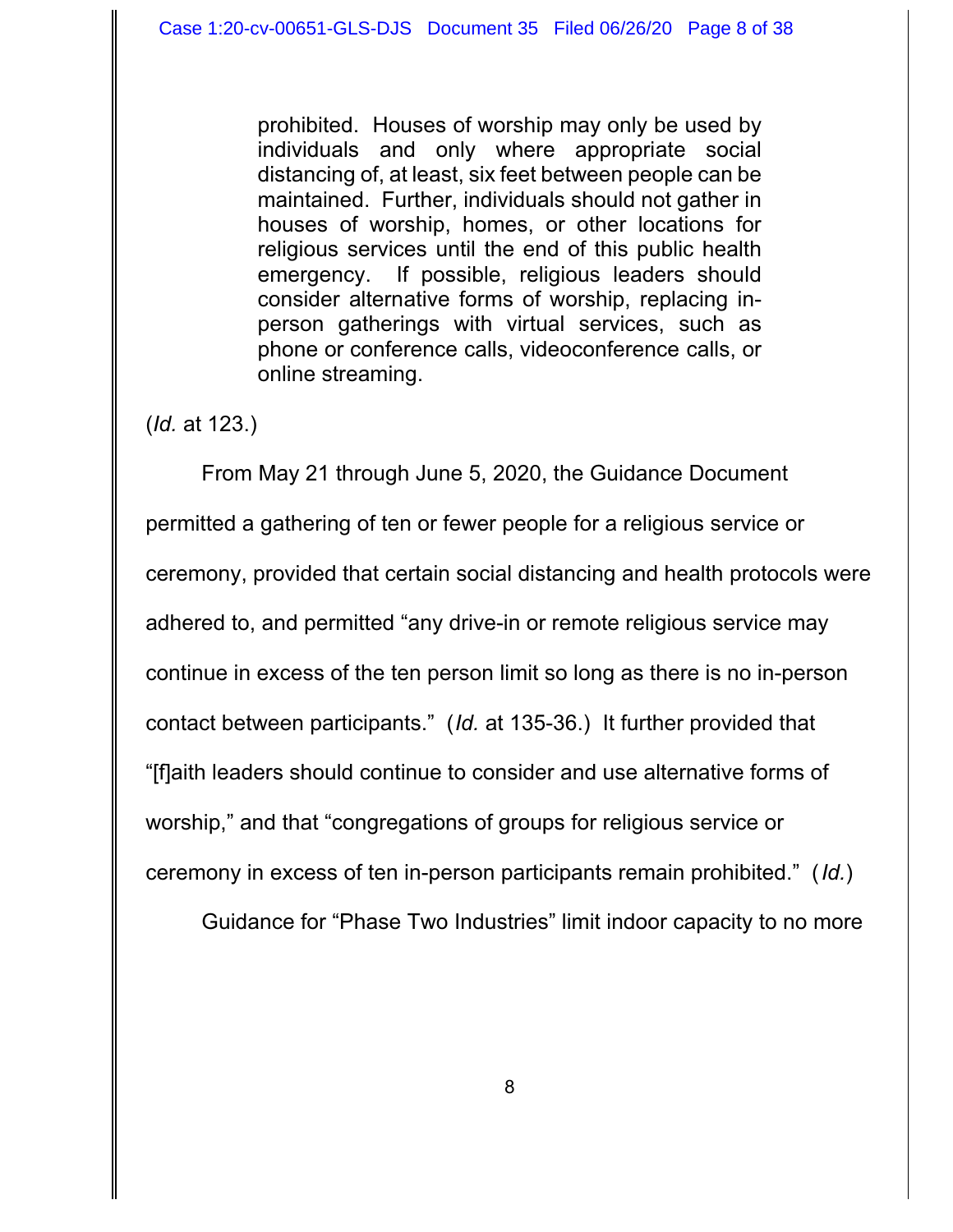than 50% of maximum capacity.<sup>2</sup> *See, e.g.*, Reopening New York: Essential and Phase II Retail Business Guidelines for Employers and Employees, https://www.governor.ny.gov/sites/governor.ny.gov/files/ atoms/files/GeneralRetailSummaryGuidance.pdf; Reopening New York: Hair Salon and Barbershop Guidelines for Employers and Employees, https://www.governor.ny.gov/sites/governor.ny.gov/files/atoms/files/HairSal onsAndBarbershopSummaryGuidance.pdf. And guidance for restaurants in "Phase Three" limits indoor capacity to no more than 50% of maximum occupancy, exclusive of employees. (Dkt. No. 32, Attach. 6 at 1.)

Beginning today, on June 26, outdoor graduations of up to 150 people will be allowed.<sup>3</sup> *See* New York State Department of Health, Updated Interim Guidance for Graduation Celebrations During the COVID-19 State of Emergency (June 14, 2020), https://coronavirus.health.ny.gov/ system/files/documents/2020/06/doh covid19 updatedgraduationguidance \_061420.pdf; Governor Announces Outdoor Graduations of up to 150 Will

 $2$  The court takes judicial notice of the information contained on New York State's official website as such public information is "accurately and readily determined from sources whose accuracy cannot reasonably be questioned." Fed. R. Evid. 201(b)(2).

 $3$  The court takes judicial notice of the information contained on the New York State Department of Health's official website as such public information is "accurately and readily determined from sources whose accuracy cannot reasonably be questioned." Fed. R. Evid. 201(b)(2).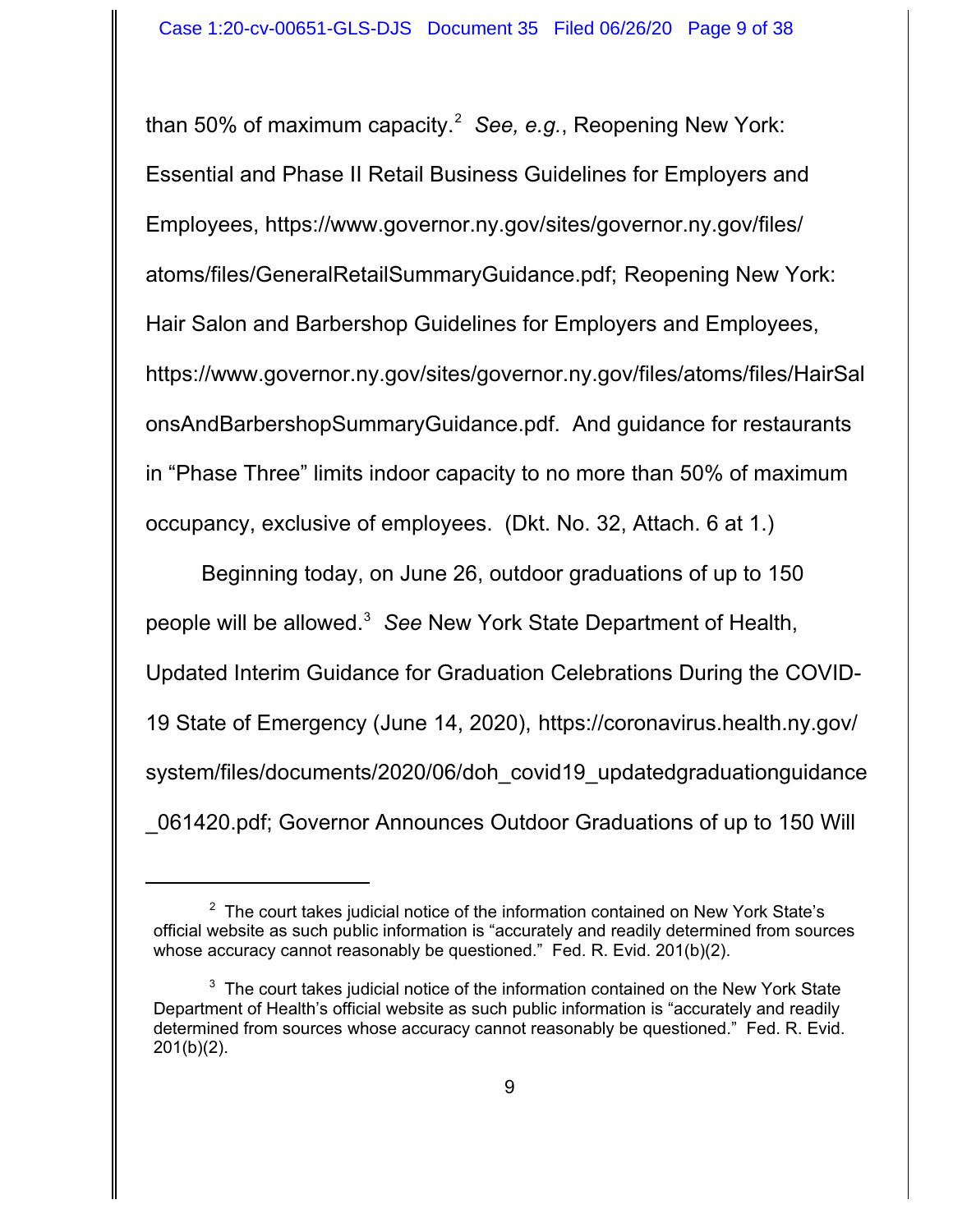Be Allowed Beginning June 26th (June 7, 2020), https://on.ny.gov/311 JGWN.

# **C. The Protests**

Mass race-related protests have erupted across the nation, including in the State of New York, in response to the death of African-American George Floyd on May 25, 2020. (Compl. ¶ 22.) Protesters, sometimes in groups of thousands, have taken to the streets of New York City as well as other major cities in the State of New York. (*Id.* ¶¶ 22, 61, 69.)

During this time, a "social media campaign" has encouraged theaters in New York, which are to be closed until "Phase Four" of New York's reopening plan, to open their lobbies and restrooms for protesters. (Dkt. No. 1, Attach. 1 at 160-64.)

# **D. Responses From Cuomo and de Blasio**

*1. Governor Cuomo*

During a press conference held on June 1, 2020, when asked if he would "suggest people not go out and protest," Governor Cuomo answered:

> No, I think you can protest, but do it smartly and intelligently. . . . There were protests all across the country. Protest. Just be smart about it. With this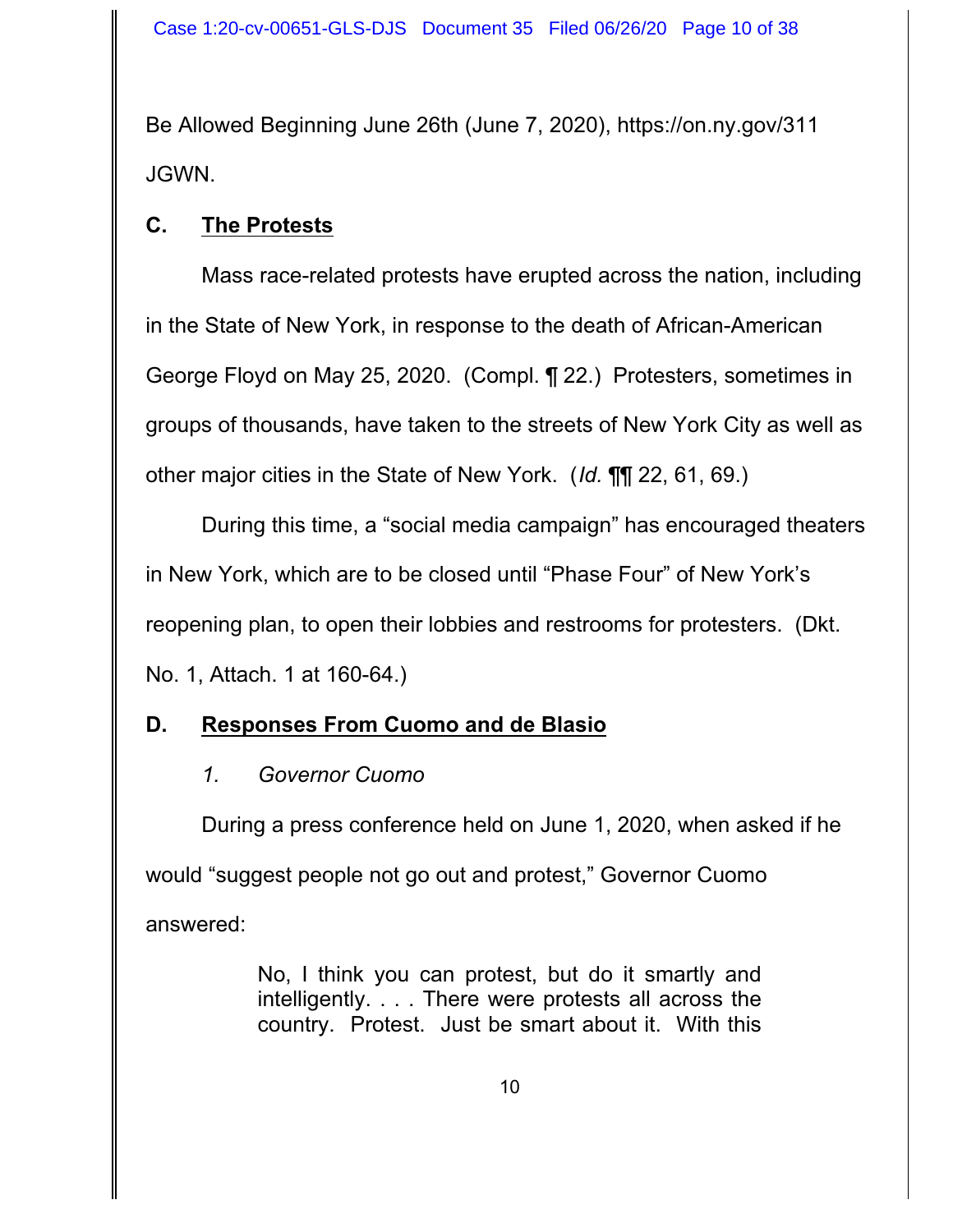virus, you can do many things now as long as you're smart about it, right? You can reopen, you can go into a store and you can do a lot of things, just be smart.

(*Id.* at 146.) When asked what the difference is "between protesting and a

business*,* say, in the city who wants to reopen smartly if it's not at the

phase yet that they're technically allowed to," Governor Cuomo answered:

Well, that's where we're at, but it has to be a business where you can be smart. Be smart, meaning socially distant. You don't conduct business in a way where you have people within six feet. You have to wear the mask. You have to do the hand sanitizer. That's where we're going to be.

(*Id.* at 146-47.)

During a press conference held on June 4, 2020, when asked about his reopening plans, and if there was a way to "allow high school graduation ceremonies with social distancing," Governor Cuomo remarked: "Did you hear anything that we've been talking about for the past 96 days? . . . [Y]eah I know everybody wants to go to a high school graduation, I get it. Not if they're going to die." (*Id.* at 150-52.) When asked how he is able to justify opening a patio for outside dining, but will not allow high school graduation ceremonies with social distancing, Governor Cuomo answered: "What difference does it make? . . . The issue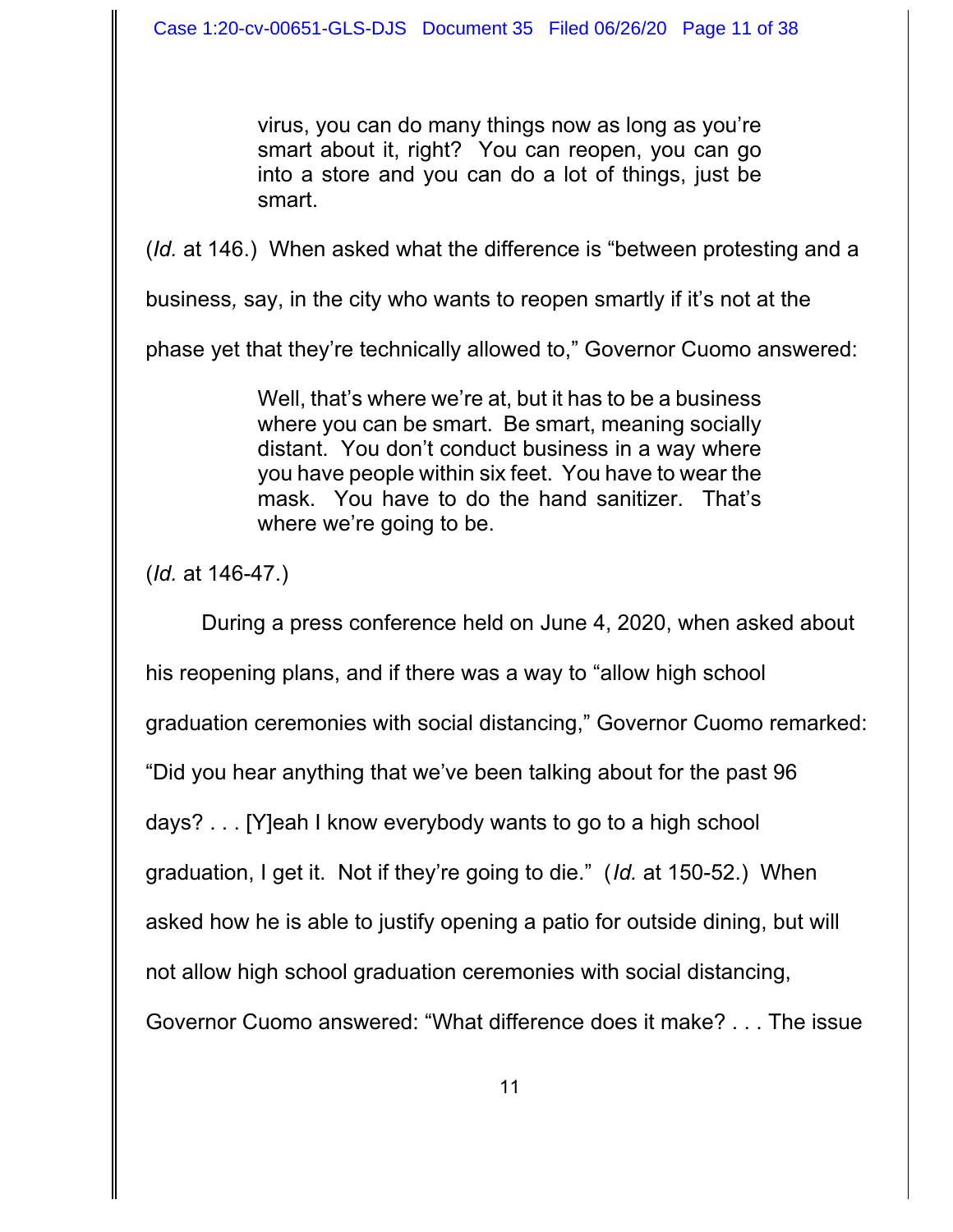is a public health issue and you don't want people sick and dead. . . . It's about death, it's about balancing the risk versus the reward, balancing the desires and wants versus the consequences."(*Id.* at 151-52.)

During this same press briefing, Governor Cuomo also stated, "I want to thank the protestors. . . . I stand with the protestors on the point that we need meaningful reform." (Compl. *¶* 65 (emphasis omitted).)

When explaining the modification of non-essential gatherings for houses of worship to no greater than 25% of the indoor capacity of such location, provided in Order 202.38, Governor Cuomo explained, in part: "We are going to accelerate the opening of temples, mosques, [and] churches. . . . 25 percent occupancy is not as easy as 100 percent occupancy but 100 percent occupancy is a mass gathering and you really can't do social distancing." (Dkt. No. 1, Attach. 1 at 140.) He further advised New Yorkers to "[b]e smart. It does not mean you go to a temple or a mosque and you sit right next to a person. You have to socially distance." (*Id.*)

#### *2. Mayor de Blasio*

On April 28, Mayor de Blasio appeared in Williamsburg at a Jewish funeral gathering, which was dispersed by the New York Police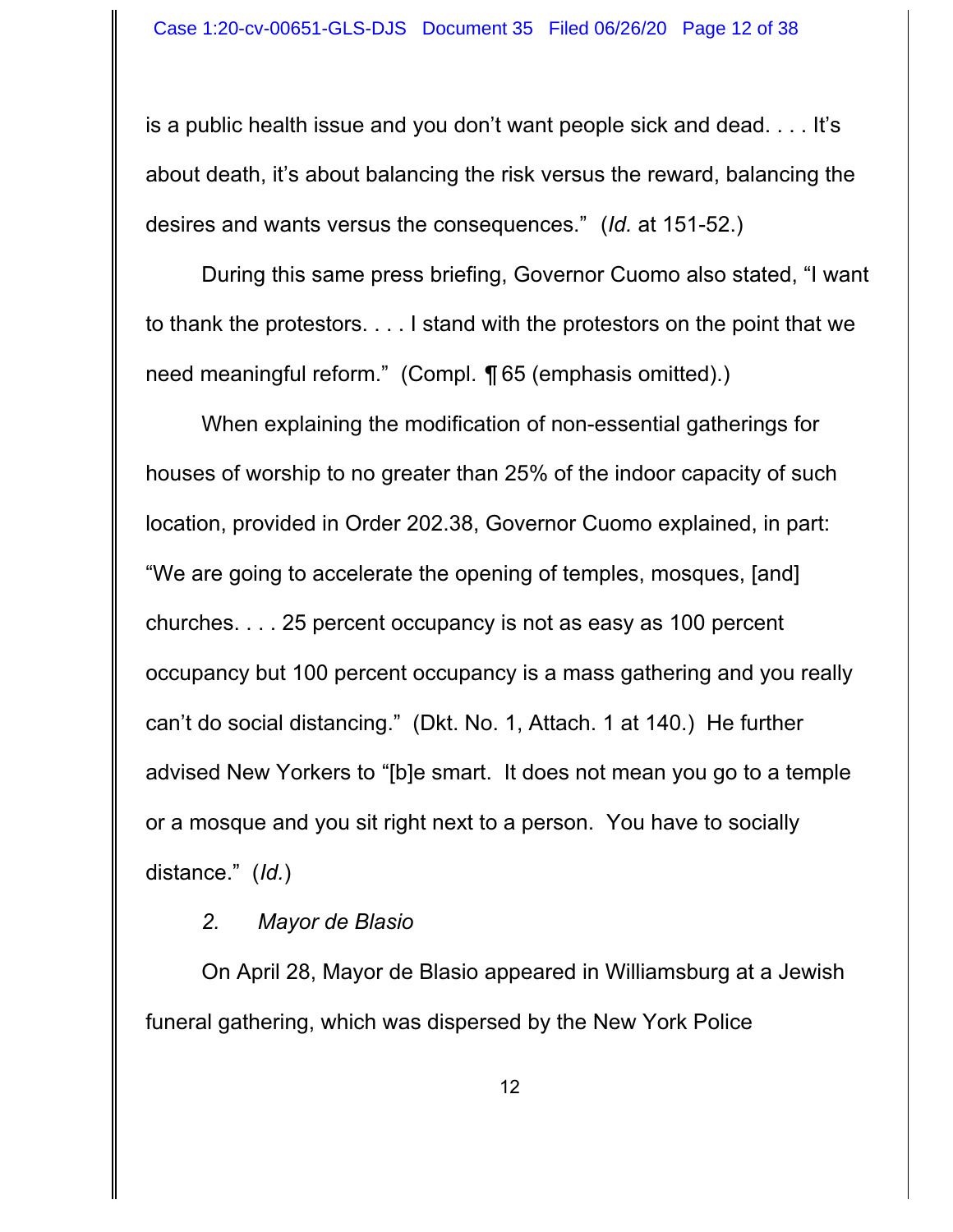Department (NYPD). (Compl. ¶ 53.) Via Twitter, Mayor de Blasio wrote: "Something absolutely unacceptable happened in Williamsburg tonite [sic]: a large funeral gathering in the middle of this pandemic. When I heard, I went there myself to ensure the crowd was dispersed. And what I saw WILL NOT be tolerated so long as we are fighting the Coronavirus." (Dkt. No. 1, Attach. 1 at 126.) This was followed by another tweet: "My message to the Jewish community, and all communities, is this simple: the time for warnings has passed. I have instructed the NYPD to proceed immediately to summons or even arrest those who gather in large groups. This is about stopping this disease and saving lives. Period." (*Id.* at 127.)

During a June 2, 2020 media conference, when asked: "What about the retail store owner facing imminent financial ruin or the religious person who cannot [attend a] house of worship? What about their pain and anger?" Mayor de Blasio replied, in part: "When you see a nation, an entire nation simultaneously grappling with an extraordinary crisis seeded in 400 years of American racism[,] I'm sorry[,] [t]hat is not the same question[] as the understandably aggrieved store owner, or the devout religious person who wants to go back to services." (*Id.* at 155-56.)

On June 4, 2020, Mayor de Blasio, without a mask, attended and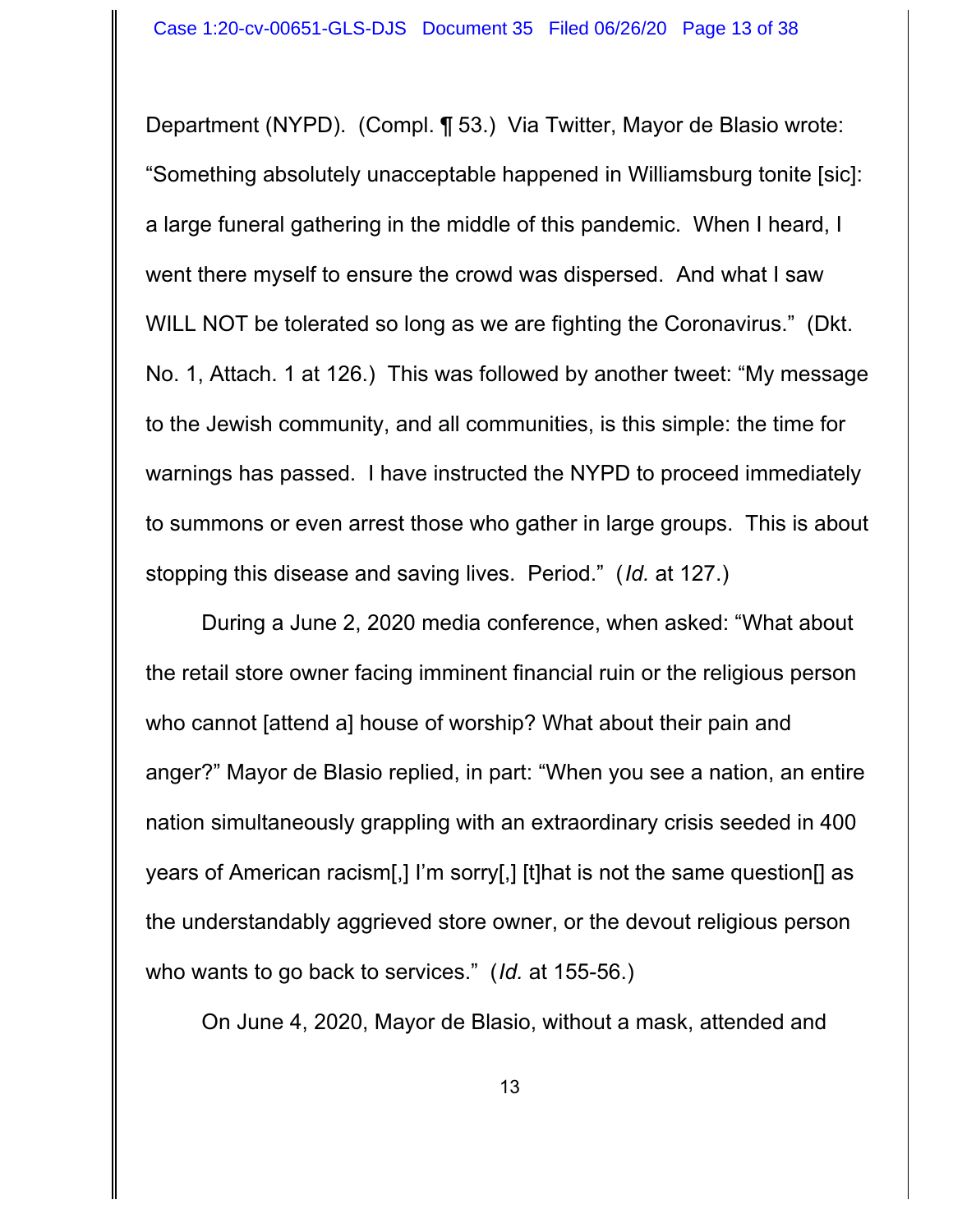addressed a political gathering, held in memory of George Floyd. (Compl. ¶ 71.) Neither the ten-person limit on outdoor gatherings, nor the social distancing protocols, were adhered to. (*Id.*)

#### **E. Executive Orders' Effect on Plaintiffs**

# *1. Rev. Steven Soos and Rev. Nicholas Stamos*

Soos and Stamos are Catholic priests in the North Country region of New York, "who offer[] Mass and provide[] the other Sacraments of the Catholic Church to congregations located in Glens Falls, Massena[,] and Nicholville[, New York]." (*Id.* ¶¶ 3-4, 77, 79.) Soos and Stamos have been forbidden from offering Mass and the other Sacraments beyond an everchanging maximum number of people. (*Id.* ¶¶ 85-96.) Because of the limitations proscribed in the executive orders, Soos and Stamos are forced to either turn away parishioners who wish to attend Mass—a weekly obligation that Catholics face "under pain of mortal sin"—or to hold more Masses per day than are possible. (*Id.* ¶¶ 86-93.) Likewise, the percentage-based capacity limit prevents Soos and Stamos from holding a daily Mass for Massena students when they return to school. (*Id.* ¶ 95.)

The permitted "drive-in" Masses are of little help to Soos, Stamos, and their congregation. (*Id.* ¶ 97.) Congregants are prohibited by the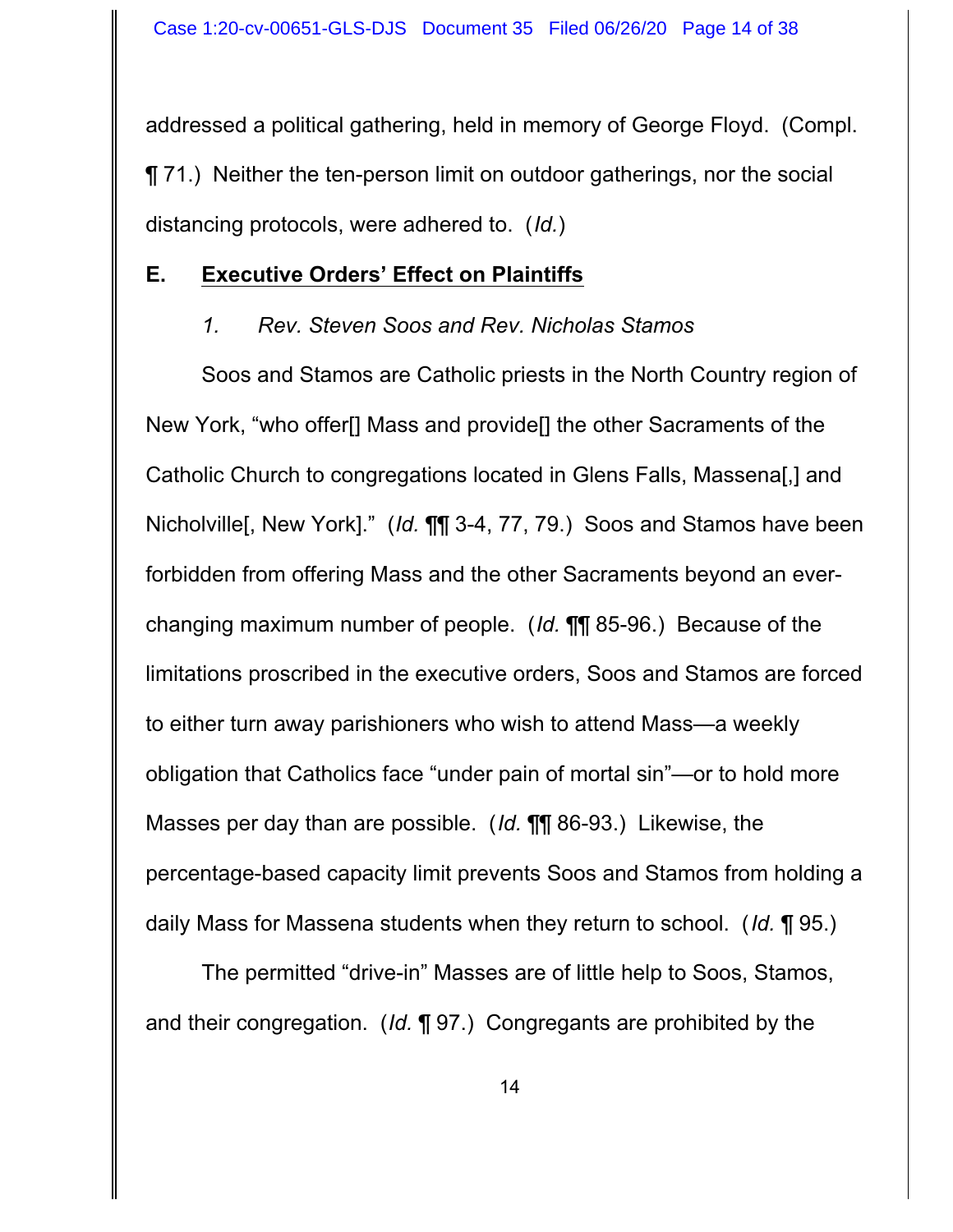executive orders from leaving their vehicles at these drive-in Masses, which prevents congregants from kneeling while receiving Holy Communion, as is commanded by the Catholic religion. (*Id.*) Thus, the orders effectively "prohibit reception of Holy Communion itself—the very essence of the Mass—except under threat of prosecution and fines." (*Id.*) And although full outdoor masses are possible at the large churches at which Soos and Stamos hold Mass, the executive orders "make[] that impossible." (*Id.* ¶ 100.)

Finally, the executive orders burden the Catholic practices of Holy Matrimony and of "outdoor burial services" where Soos and Stamos are forced to bar a certain amount of family members and friends from attending a wedding or a"graveside as their loved ones are laid to rest." (*Id.* ¶¶ 96, 101.)

#### *2. Daniel Schonbrun, Elchanan Perr, and Mayer Mayerfeld*

Schonbrun, Perr, and Mayerfeld are Orthodox Jewish congregants who attend synagogues in Brooklyn, New York, where they reside. (*Id.* **TH** 5-7, 103.) "The synagogue prayers required by their religion must have a minimum quorum of ten adult males (age thirteen or older), called the *minyan*." (*Id.* ¶ 104.) Because of this requirement, in conjunction with the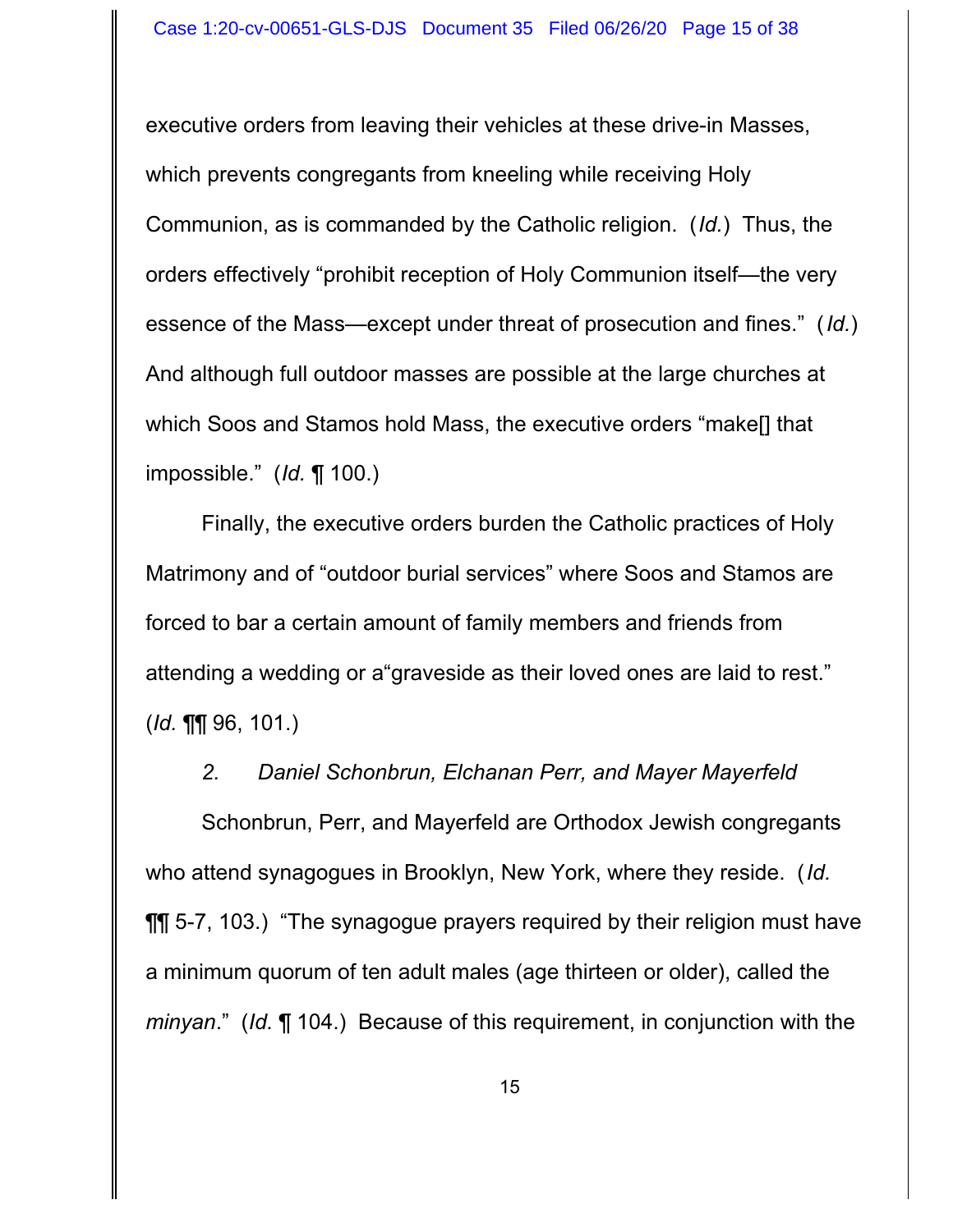executive orders, even though Schonbrun, Perr, and/or Mayerfeld can attend services if they are part of this quorum, their female and non-adult male family members are always prevented from attending the services. (*Id.* ¶ 108.)

The permittance of drive-in synagogue services is of no help to these plaintiffs either, because "the *minyan* must all be present in the same room, not in various motor vehicles," and "[m]oreover, any type of operation of a vehicle is prohibited on the Sabbath, which is the day the main weekly services take place." (*Id.* ¶¶ 109-10.)

Schonbrun is a congregant of Chabad of Marine Park in Brooklyn, whose Rabbi decided to remain open in mid-March, notwithstanding the executive orders. (*Id.* ¶¶ 117-18.) On one occasion, the congregation was holding a prayer service outside when a police officer arrived and informed them that they were conducting an "illegal gathering," despite the fact that only eight congregants were present, and they "were at least 20 feet apart from each other." (*Id.* ¶¶ 121-22.) When the congregants refused to disperse, the police officer threatened them with fines and arrest. (*Id.* ¶ 123.) Shortly thereafter, more police officers arrived on the scene, where they remained until they were certain that all members of the congregation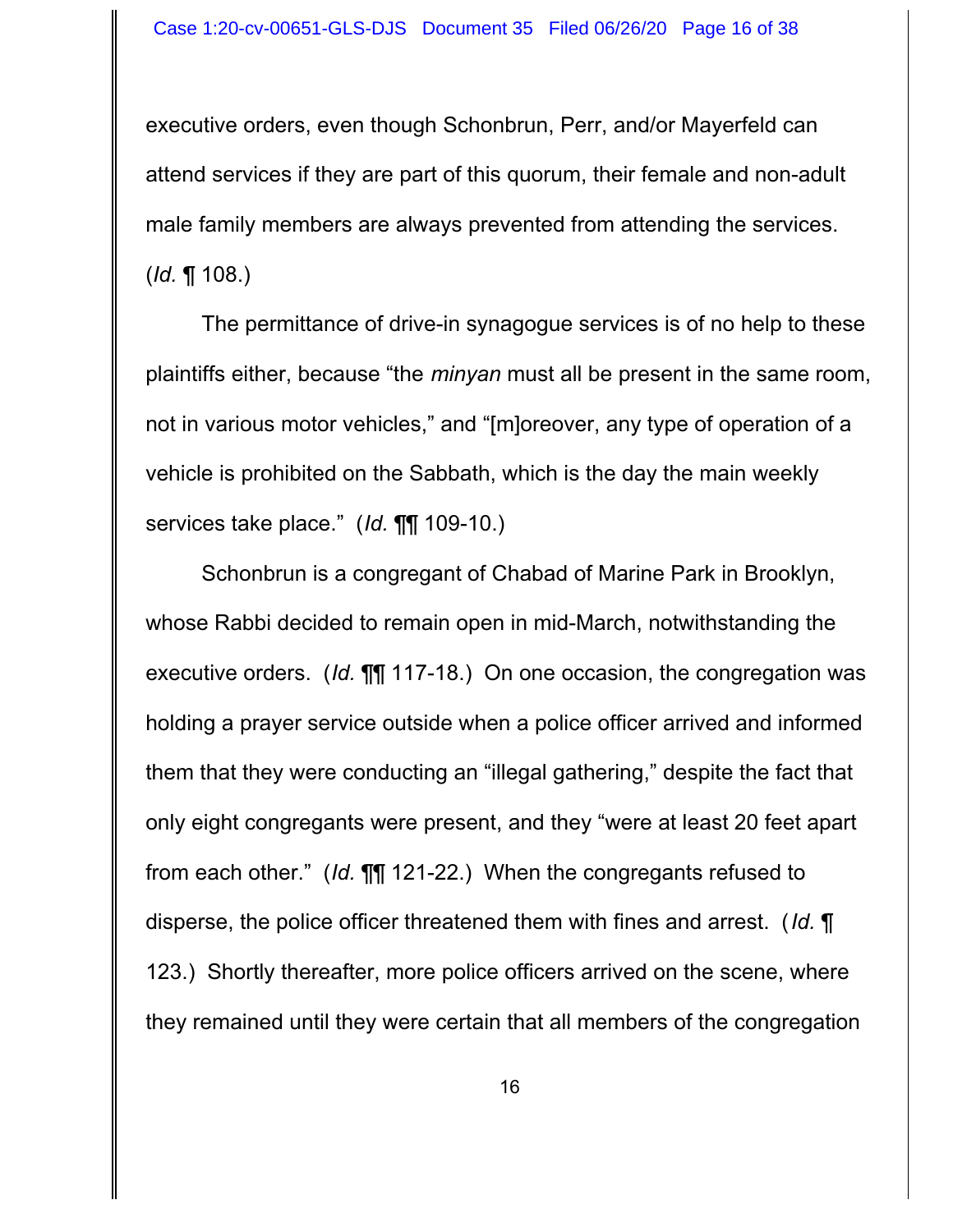had left the area. (*Id.* ¶¶ 124-26.)

Because of the executive orders, and the accompanying fear of arrest and harassment from community activists and the police for violating them, "Schonbrun and his fellow congregants missed many religious services, including during Passover." (*Id.* ¶ 128.) Further, Schonbrun's son has not been able to attend synagogue services for months, as he is not yet old enough to be part of a *minyan*. (*Id.* ¶ 129.) "Schonbrun now lives in constant fear of police intervention in what remains of Jewish worship under the ten-person limit." (*Id.* ¶ 130.)

Perr is a member of a congregation in the Flatbush-Midwood section of Brooklyn, where "even before 'congregate worship' was prohibited . . . police were advising members of the Jewish community . . . that synagogues must close outright." (*Id.* ¶¶ 134-35.) Thus, Perr attended another synagogue, Congregation Zichron Aryeh Leib. (*Id.* ¶ 136.) Perr and his fellow congregants were subject to "constant police presence and interference," which caused them to live in fear and took from them the "tranquility of worship." (*Id.* ¶¶ 137-39, 144.)

At one point, Perr "observed that [the] synagogue had been locked and that there was a notice on the door from the Health Department that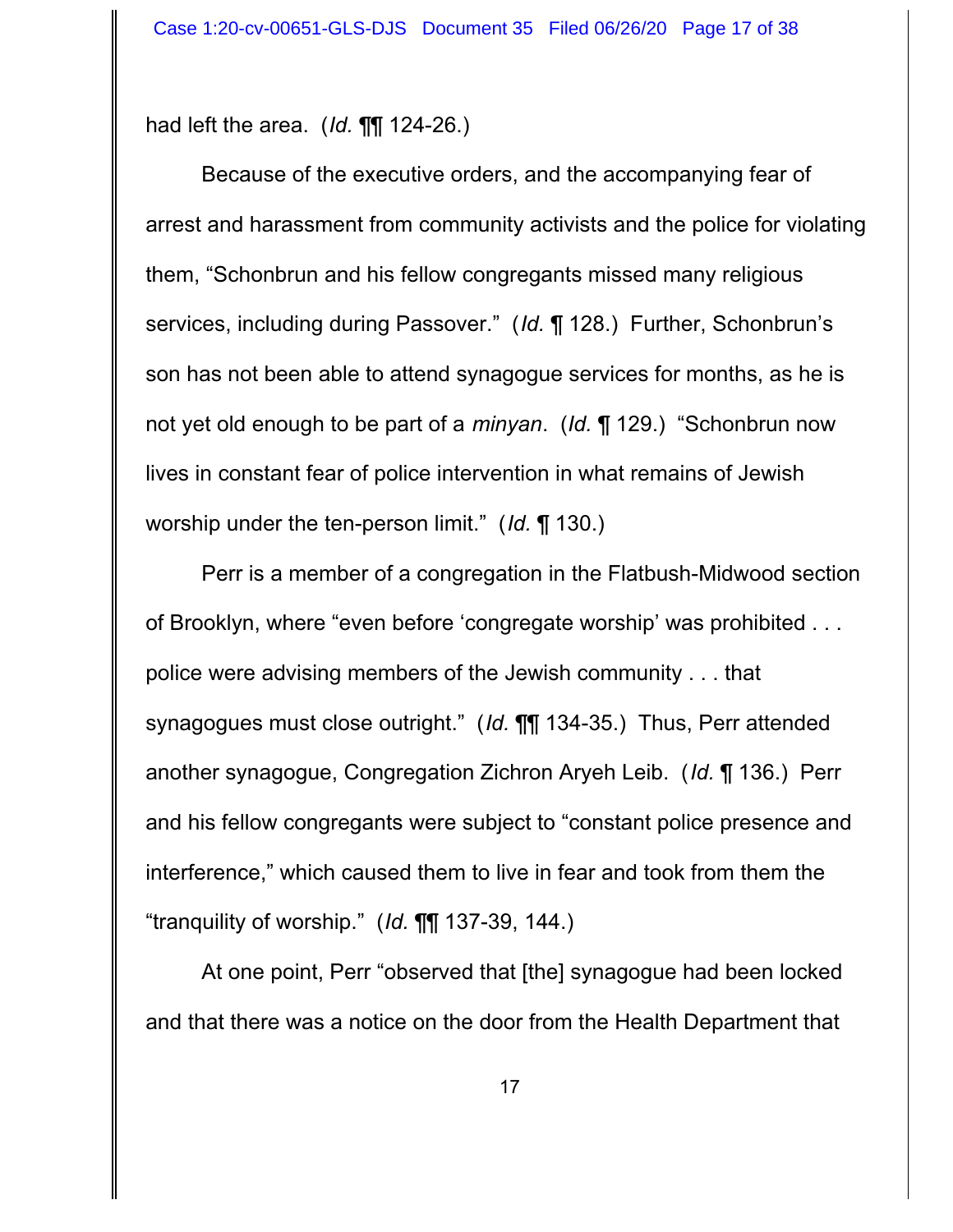the synagogue had been closed and that no services could be conducted there." (*Id.* ¶ 141.) On that same day, the police "broke up" a Jewish funeral that Perr attended, at which social distancing protocols had been followed. (*Id.* ¶ 142.) Perr was also unable to hold a Bar Mitzvah for his son, and his wife and children have been unable to attend synagogue services since March, due to the executive orders and the aforementioned quorum requirement. (*Id.* ¶ 148.)

Mayerfeld mainly attended two different synagogues, Shaarei Zion and Congregation Bnai Torah, where he and his fellow congregants were subject to repeated "harassment" and surveillance by the police, allegedly at the behest of Mayor de Blasio and Governor Cuomo. (*Id.* ¶¶ 153-57.) Accordingly, Mayerfeld attempted to hold services in his own backyard. (*Id.* ¶ 158.) However, he was subjected to harassment and "bullying" from his neighbors, which he alleges was "incited by . . . [Mayor] de Blasio, who vowed to crack down on the Jewish community for failing to observe [Governor] Cuomo's ban on religious gatherings." (*Id.* ¶¶ 159-60.) As is the case with Schonbrun and Perr, Mayerfeld's family has been unable to attend synagogue services due to the executive orders' capacity limit and his religion's quorum requirement for such services. (*Id.* ¶¶ 162-63.)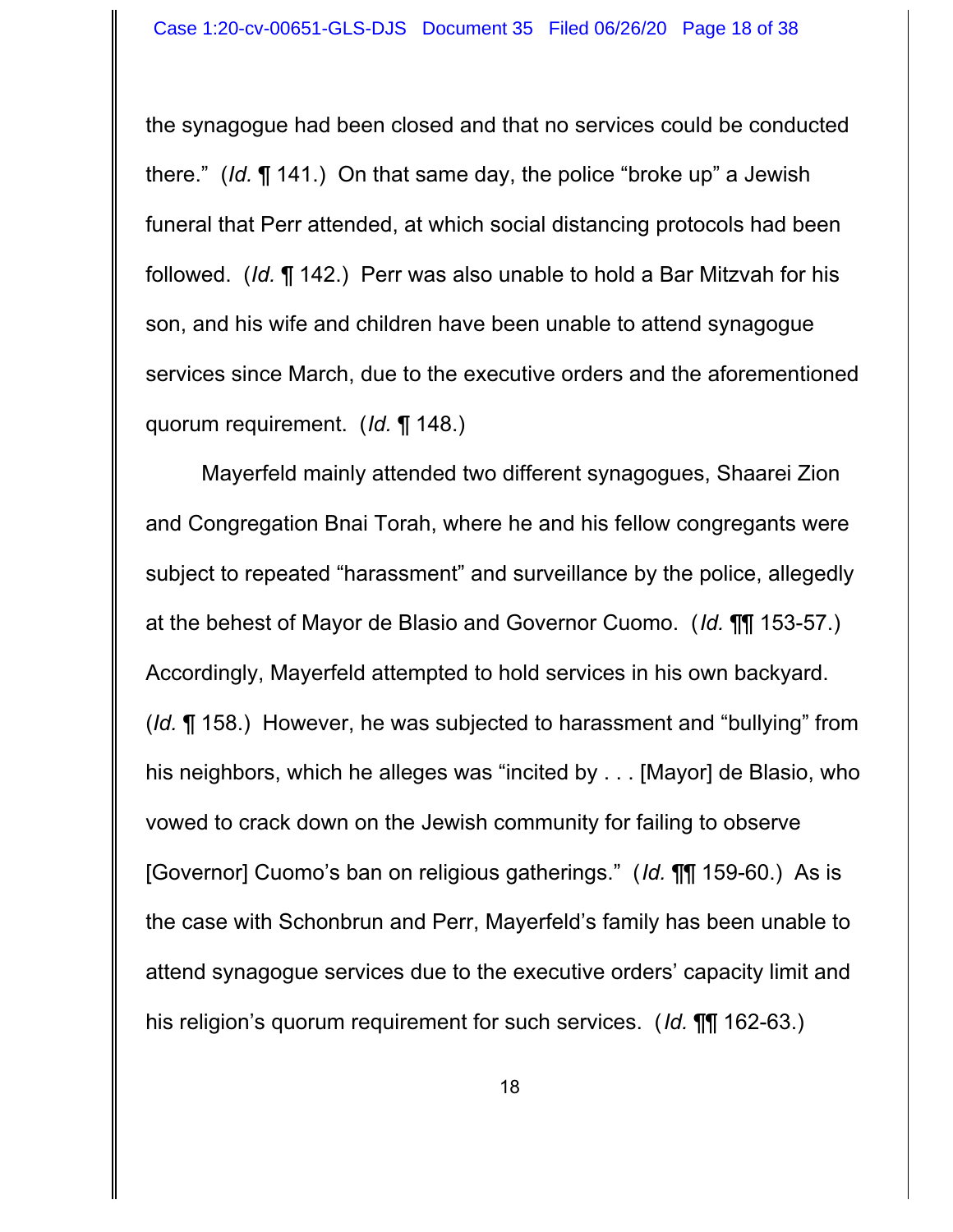# **F. Procedural History**

Plaintiffs commenced this action on June 10, 2020 by filing a verified complaint and an application for a temporary restraining order by order to show cause. (Dkt. Nos. 1, 2, 7.) The court set an expedited briefing schedule and a motion return via video conference. (Dkt. No. 8.) At the conclusion of the return, the court afforded the parties an opportunity to supplement the record and submit additional argument, which they all did. (Dkt. Nos. 31-33.)

Plaintiffs allege four enumerated causes of action based on the circumstances described above: (1) a violation of the Free Exercise Clause of the First Amendment pursuant to 42 U.S.C. § 1983; (2) a violation of the First Amendment rights of speech, assembly, and expressive association conduct pursuant to 42 U.S.C. § 1983; (3) a violation of the Equal Protection Clause of the Fourteenth Amendment pursuant to 42 U.S.C. § 1983; and (4) "Ultra Vires State Action in Violation of Federal Rights." (Compl. ¶¶ 164-210.)

## **III. Standard of Review**

A party seeking a preliminary injunction must demonstrate: (1) a likelihood of success on the merits or . . . sufficiently serious questions going to the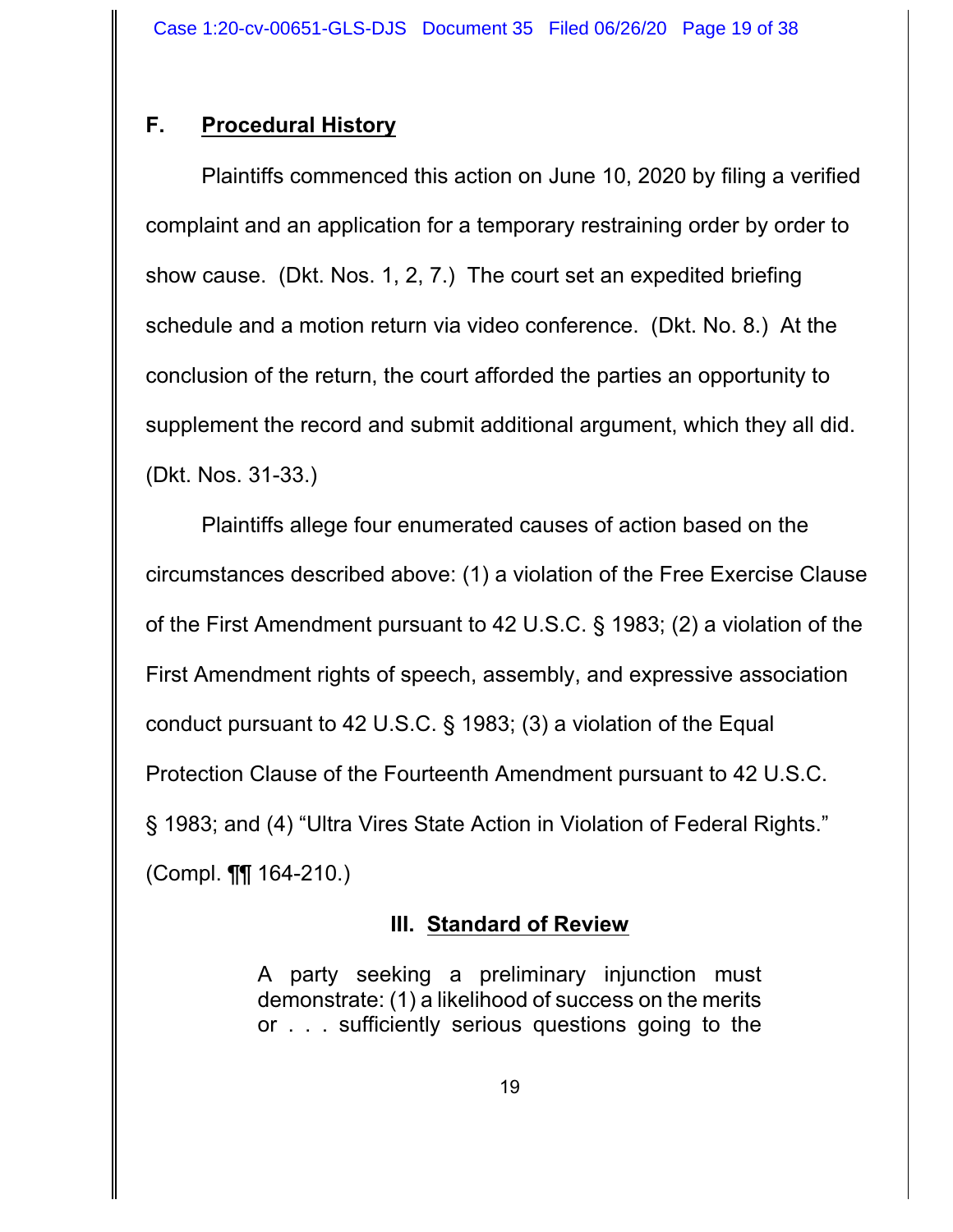merits to make them a fair ground for litigation and a balance of hardships tipping decidedly in the plaintiff[s'] favor; (2) a likelihood of irreparable injury in the absence of an injunction; (3) that the balance of hardships tips in the plaintiff[s'] favor; and (4) that the public interest would not be disserved by the issuance of an injunction.

*Benihana, Inc. v. Benihana of Tokyo, LLC*, 784 F.3d 887, 895 (2d Cir.

2015) (internal quotation marks and citation omitted).

# **IV. Discussion**

Legal challenges to executive branch responses to the COVID-19

outbreak have been numerous in the wake of the virus. Recently the

Supreme Court weighed in on a California-based limitation for religious

gatherings of "25% of building capacity or a maximum of 100 attendees."

*S. Bay United Pentecostal Church v. Newsom*, 140 S. Ct. 1613, 1613

(2020). Chief Justice Roberts concurred in a decision to deny injunctive

relief, explaining:

The precise question of when restrictions on particular social activities should be lifted during the pandemic is a dynamic and fact-intensive matter subject to reasonable disagreement. Our Constitution principally entrusts "[t]he safety and the health of the people" to the politically accountable officials of the States "to guard and protect." *Jacobson v. Massachusetts*, 197 U.S. 11, 38 (1905). When those officials "undertake[] to act in areas fraught with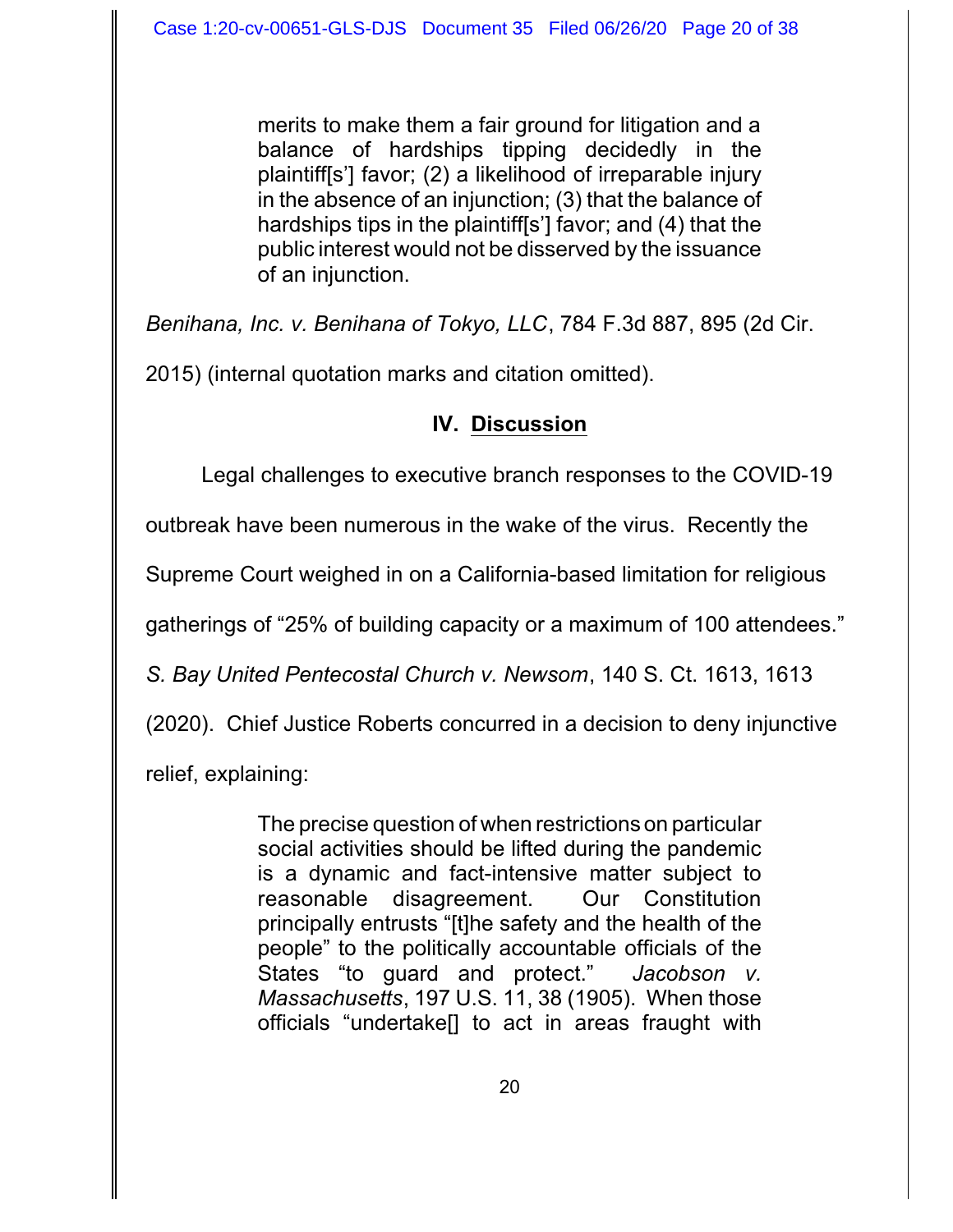medical and scientific uncertainties," their latitude "must be especially broad." *Marshall v. United States*, 414 U.S. 417, 427 (1974). Where those broad limits are not exceeded, they should not be subject to second-guessing by an "unelected federal judiciary," which lacks the background, competence, and expertise to assess public health and is not accountable to the people. *See Garcia v. San Antonio Metropolitan Transit Authority*, 469 U.S. 528, 545 (1985).

*Newsom*, 140 S. Ct. at 1613-14. *Newsom*, following the guidance of *Jacobson*, instructs courts to refrain from Monday-morning quarterbacking the other co-equal, elected branches of government when those branches are responding to difficulties beyond those that are incidental to ordinary governance. *See id.* Chief Justice Roberts recognized, however, that there are "broad limits" which may not be eclipsed. *See id.* To determine whether the aforementioned broad limits have been exceeded, which *Newsom* did not address, the court turns to Free Exercise Clause jurisprudence within the framework of the applicable standard of review.

Having carefully reviewed the relevant issues, and with a firm understanding that the executive branch response to the pandemic has presented issues with a degree of complexity that is unrivaled in recent history, it is plain to this court that the broad limits of that executive latitude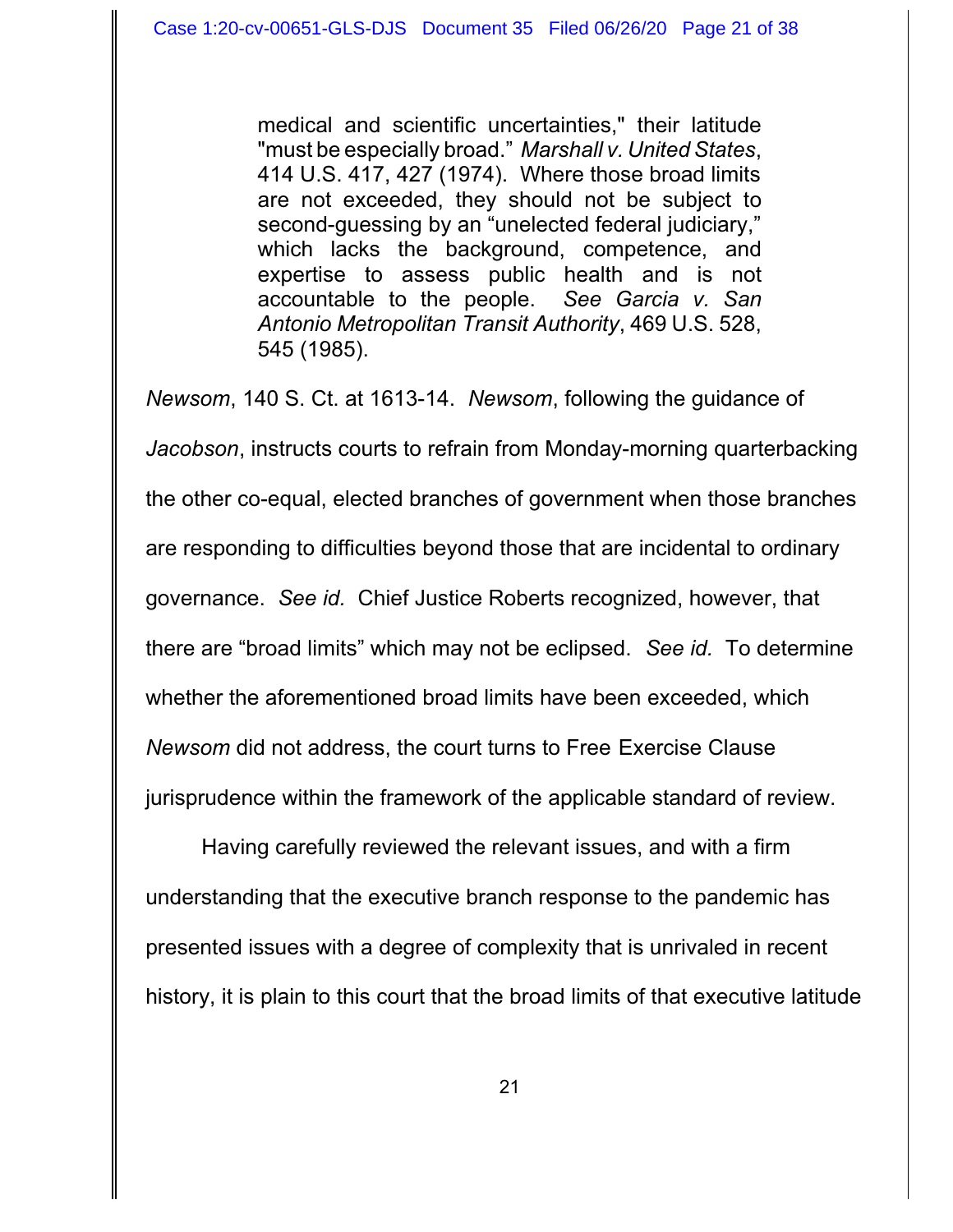have been exceeded. That is not to say that Governor Cuomo or Mayor de Blasio have utterly failed in their reaction to COVID-19. To the contrary, the State of New York, at the moment anyway, is among the best situated states in terms of infection and mortality rates. While there is more clarity every day with respect to the best practices for slowing the spread of COVID-19, there is wide and reasonable disagreement about exactly how to implement rules and regulations to achieve those ends, and, as is particularly present in this case, even more so with respect to reopening in a way that promotes safety, economic viability, and the enjoyment of all the rights that the people of this country and the State of New York are guaranteed. As the Chief Justice recognized in *Newsom*, it is not the judiciary's role to second guess the likes of Governor Cuomo or Mayor de Blasio when it comes to decisions they make in such troubling times, that is, until those decisions result in the curtailment of fundamental rights without compelling justification.

## **A. Success on the Merits**<sup>4</sup>

If neutral and generally applicable, laws challenged as burdening the

 $4$  Plaintiffs argue that each of their four causes of action is likely to succeed on the merits. (Dkt. No. 2, Attach. 4 at 6-23.) Because each of the prongs is met with respect to plaintiffs' Free Exercise Clause claim, the court need not, and does not, analyze the remainders.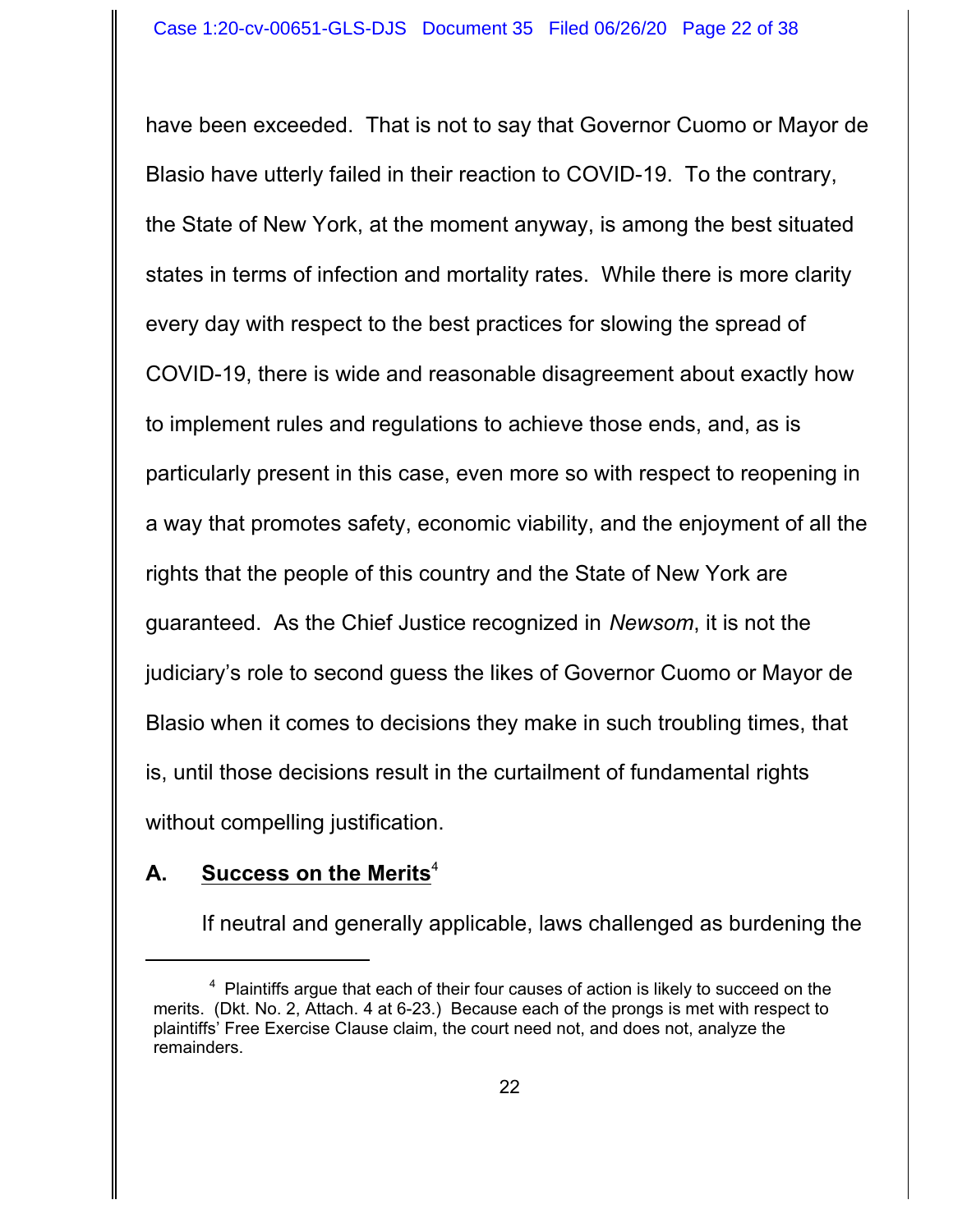right to freely exercise religion are presumed valid. *See Employment Div.,*

*Dep't of Human Res. of Oregon v. Smith*, 494 U.S. 872, 879 (1990); *see*

*also Church of the Lukumi Babalu Aye, Inc. v. City of Hialeah*, 508 U.S.

520, 546 (1993) ("A law burdening religious practice that is not neutral or

not of general application must undergo the most rigorous of scrutiny.").

In addressing the constitutional protection for free exercise of religion, [the Supreme Court's] cases establish the general proposition that a law that is neutral and of general applicability need not be justified by a compelling governmental interest even if the law has the incidental effect of burdening a particular religious practice. Neutrality and general applicability are interrelated, and . . . failure to satisfy one requirement is a likely indication that the other has not been satisfied. A law failing to satisfy these requirements must be justified by a compelling governmental interest and must be narrowly tailored to advance that interest.

*Lukumi*, 508 U.S. at 531-32 (citation omitted).

"Although a law targeting religious beliefs as such is never

permissible, if the object of a law is to infringe upon or restrict practices

because of their religious motivation, the law is not neutral." *Id.* at 533

(citations omitted).

To determine the object of a law, [the court] must begin with its text, for the minimum requirement of neutrality is that a law not discriminate on its face. A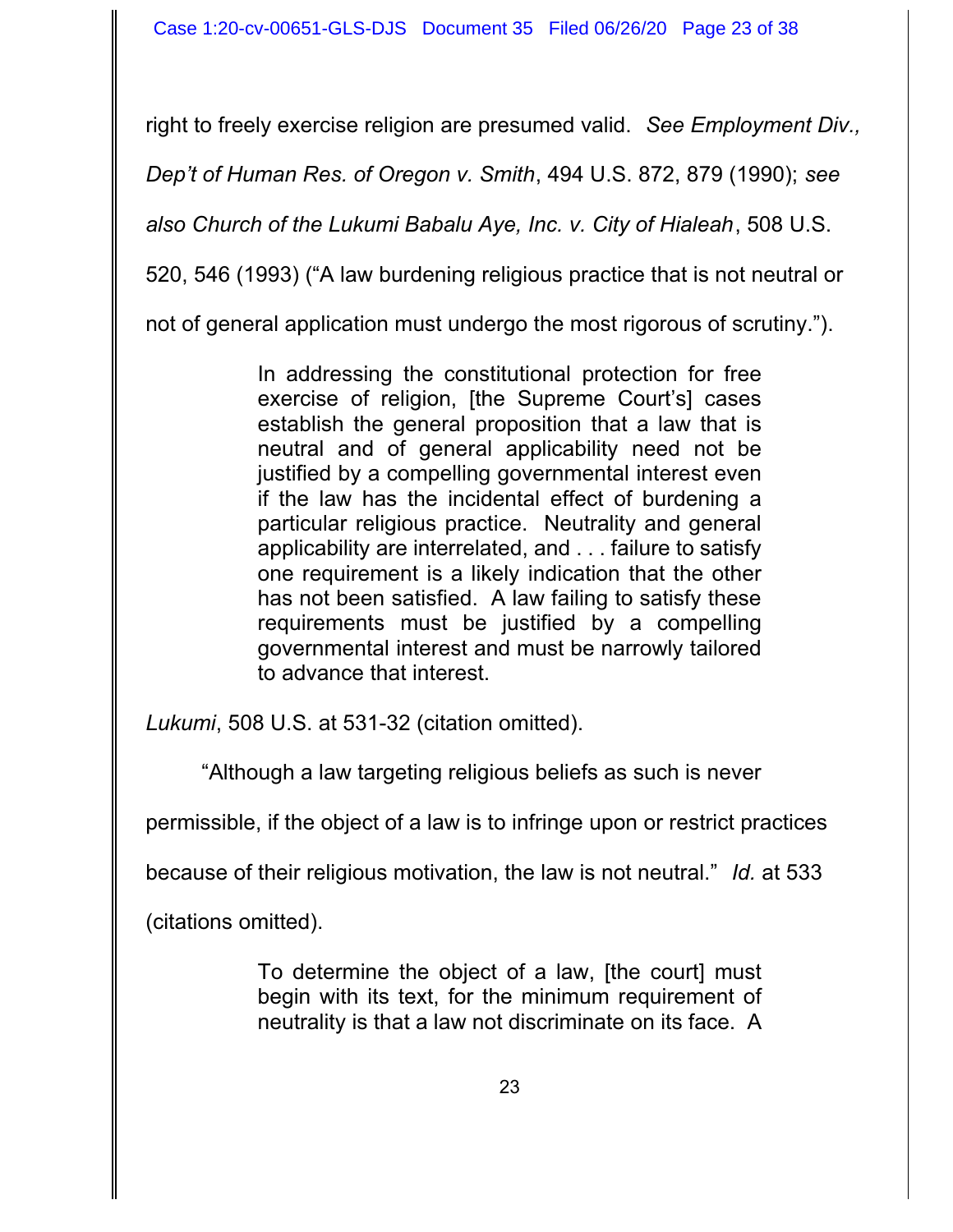law lacks facial neutrality if it refers to a religious practice without a secular meaning discernable from the language or context.

*Id.*

"The general applicability requirement prohibits the government from 'in a selective manner impos[ing] burdens only on conduct motivated by religious belief.'" *Cent. Rabbinical Cong. of U.S. & Canada v. N.Y.C. Dep't of Health & Mental Hygiene*, 763 F.3d 183, 196 (2d Cir. 2014) (quoting *Lukumi*, 508 U.S. at 543). "It 'protect[s] religious observers against unequal treatment, and inequality [that] results when a legislature decides that the governmental interests it seeks to advance are worthy of being pursued only against conduct with a religious motivation.'" *Id.* at 196-97 (quoting *Lukumi*, 508 U.S. at 542-43). "While '[a]ll laws are selective to some extent, . . . categories of selection are of paramount concern when a law has the incidental effect of burdening religious practice.'" *Id.* at 197 (quoting *Lukumi*, 508 U.S. at 542). "A law is therefore not generally applicable if it is substantially underinclusive such that it regulates religious conduct while failing to regulate secular conduct that is at least as harmful to the legitimate government interests purportedly justifying it." *Id.* at 197 (citation omitted); *see Lukumi*, 508 U.S. at 543.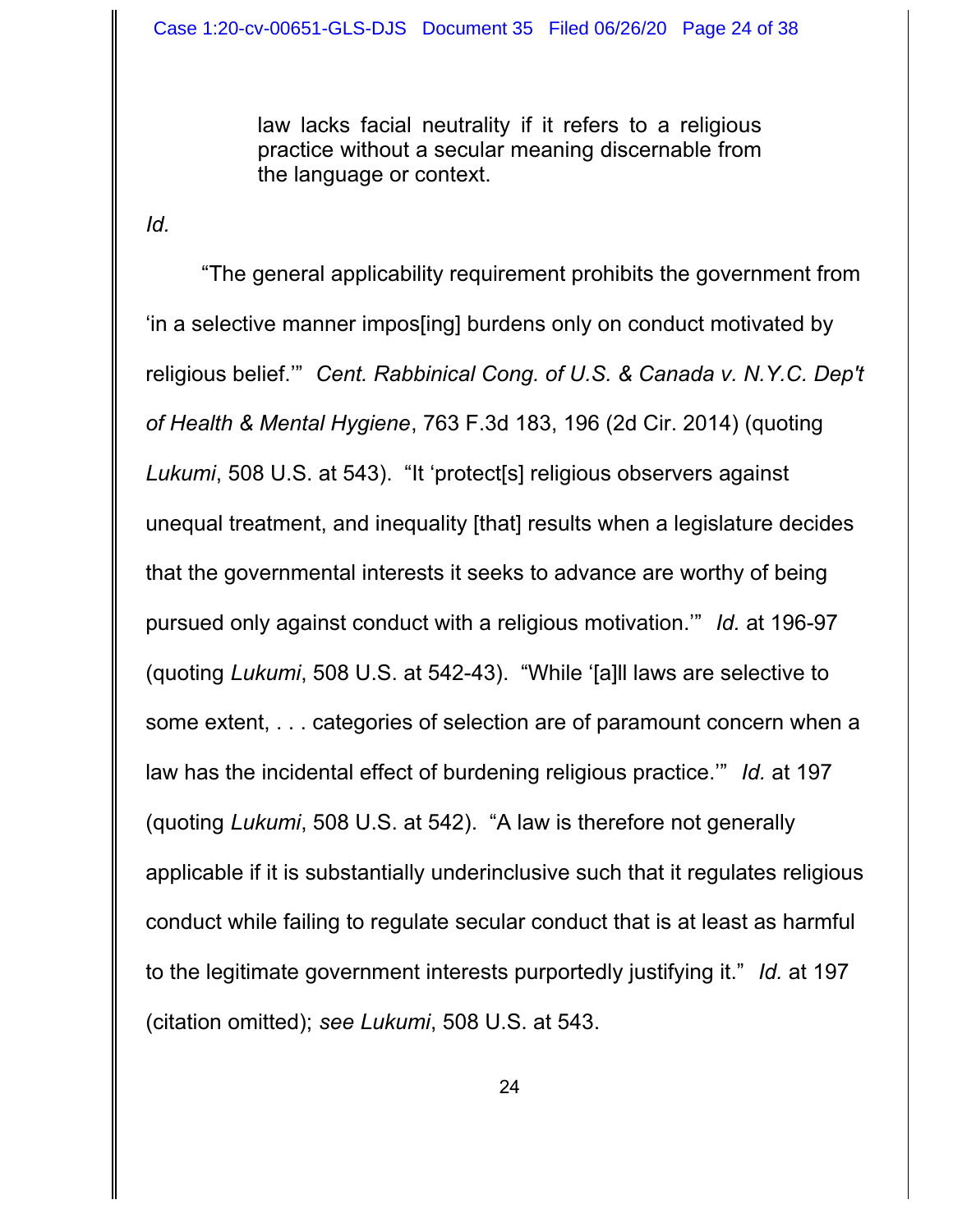"Individualized exemptions are [another] way in which a law can fail to be generally applicable." Douglas Laycock & Steven T. Collis*, Generally Applicable Law and the Free Exercise of Religion*, 95 Neb. L. Rev. 1, 10 (2016). In *Smith*, the Supreme Court explained that, "where the State has in place a system of individual exemptions, it may not refuse to extend that system to cases of 'religious hardship' without compelling reason." 494 U.S. at 884 (citation omitted). Case law within this Circuit supports the notion that individualized de facto exemptions can demonstrate that a challenged law is not generally applicable, and is therefore subject to heightened scrutiny. *See Litzman v. N.Y.C. Police Dep't*, No. 12 Civ. 4681, 2013 WL 6049066, at \*3 (S.D.N.Y. Nov. 15, 2013). Along these lines, when the challenged law does not carve out an exemption on its face, the history of enforcement is relevant to the existence of an exemption. *See Stormans, Inc. v. Selecky*, 854 F. Supp. 2d 925, 956-57 (W.D. Wash. 2012), *rev'd on other grounds sub nom. Stormans, Inc. v. Wiesman*, 794 F.3d 1064 (9th Cir. 2015), *cert. denied*, 136 S. Ct. 2433 (2016).

Plaintiffs argue that the limitations and restrictions placed on them by the executive orders and the Guidance Document (hereinafter collectively referred to as "challenged laws") are not neutral or generally applicable,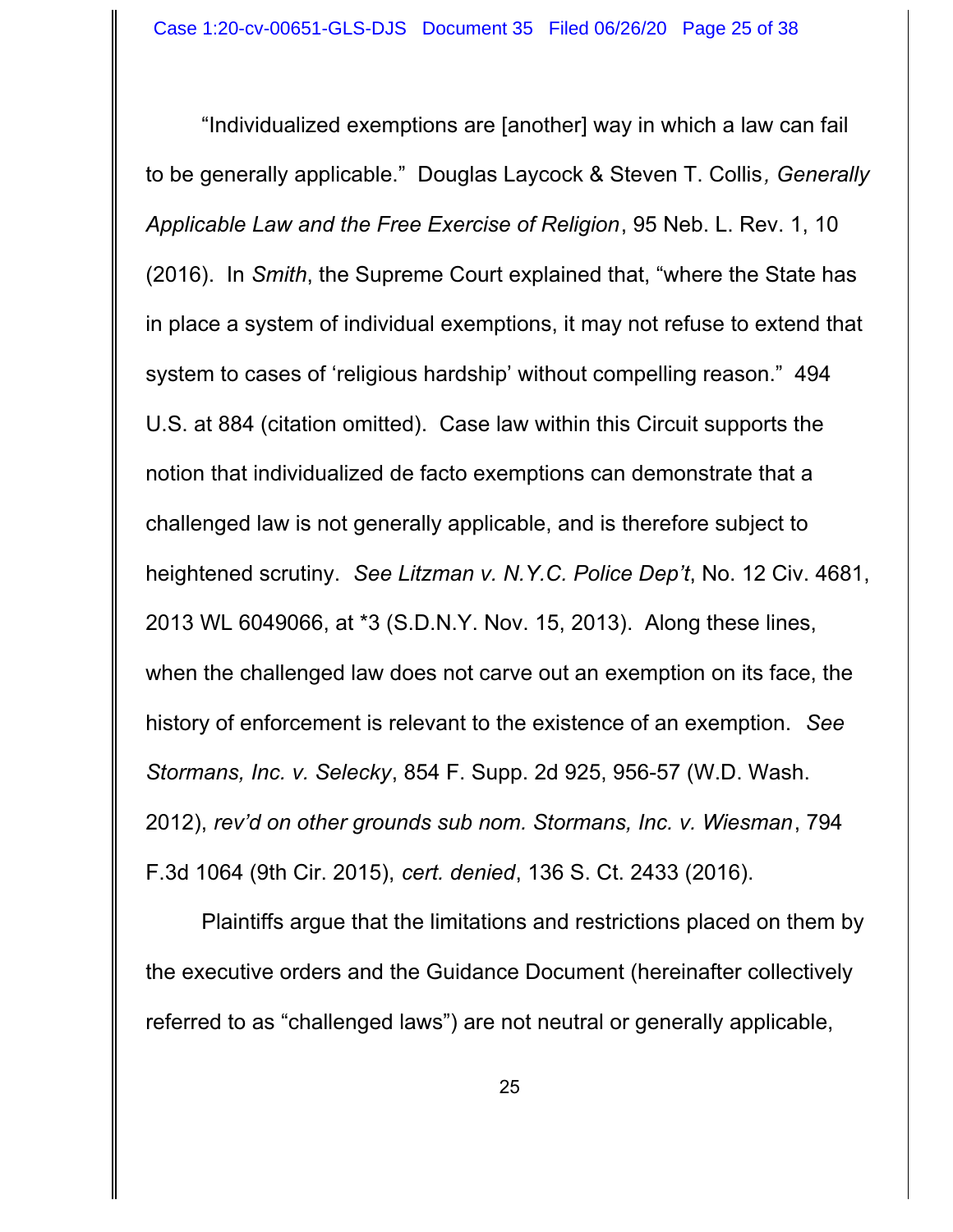and, therefore, strict scrutiny applies. (Dkt. No. 2, Attach. 4 at 8.) More specifically, they assert that the challenged laws are not generally applicable because they are "substantially underinclusive—that is [they] 'fail[] to prohibit nonreligious conduct that endangers [the government's interests] in a similar or greater degree than [the prohibited religious activity] does.'" (*Id.* at 9 (citations omitted).) Plaintiffs further claim that mass race protests have been granted "an individualized exemption" and that "the government may not refuse to extend that system to cases of religious hardship without compelling reason." (*Id.* at 9-10 (citation omitted).) That outdoor graduation ceremonies of 150 people or less or indoor special education services at summer schools without limitation are allowed also shows the unequal treatment and disfavoring of religion in plaintiffs' view. (Dkt. No. 32 at 9.)

Finally, plaintiffs assert that the challenged laws fail strict scrutiny even though general efforts to prevent the spread of COVID-19 are "compelling interests of the highest order" because defendants cannot show that their interest in applying the restrictions to these plaintiffs, who abide by all social distancing and hygiene rules, is compelling. (Dkt. No. 2, Attach. 4 at 16-17.)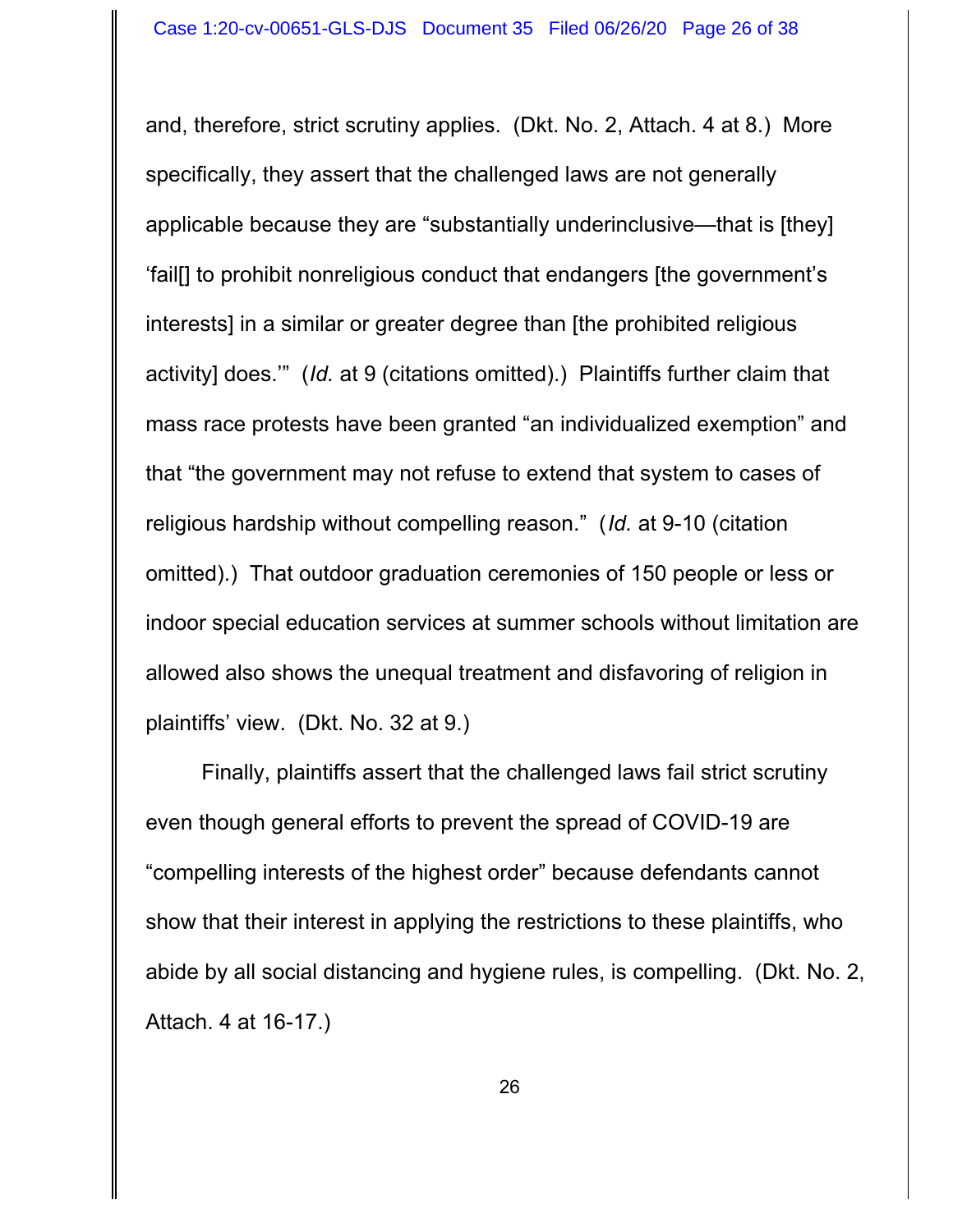The State argues, in overly-simplistic fashion, that the challenged laws only incidentally impose a burden on religious exercise, and they are neutral and generally applicable, and therefore, only rational basis need be shown, which is self-evident: preventing the spread of COVID-19. (Dkt. No. 18 at 11-12.) The State was silent with respect to the mass race protests in its written submissions until it filed a supplemental memorandum of law following the return on the motion. (Dkt. No. 33, Attach. 4.) $<sup>5</sup>$  In that supplement, the State argues that Governor Cuomo's</sup> "political speech" cannot support a de facto exemption vis-à-vis the mass race protests. (*Id.* at 5.)

The City initially responded with respect to only the ten-person indoor/outdoor limitation that was applicable in New York City during Phase 1. (Dkt. No. 19, Attach. 7 at 2.) It argues, like the State, that the challenged laws are neutral and generally applicable, but, unlike the State, the City initially acknowledged the mass race protests and contended that

 $5$  The State argues, for the first time and in a submission to which plaintiffs have had no opportunity to respond, that, Governor Cuomo enjoys absolute legislative immunity and, in an argument much more fully developed than in its original papers, that, because of sovereign immunity, he and Attorney General James are not proper defendants. (Dkt. No. 33, Attach. 4 at 7-10.) Because it was not raised in time for plaintiffs to offer any response to it, the court will not consider the legislative immunity argument at this juncture. The same is true of the new sovereign immunity argument. The State is, of course, free to raise those arguments later in the litigation.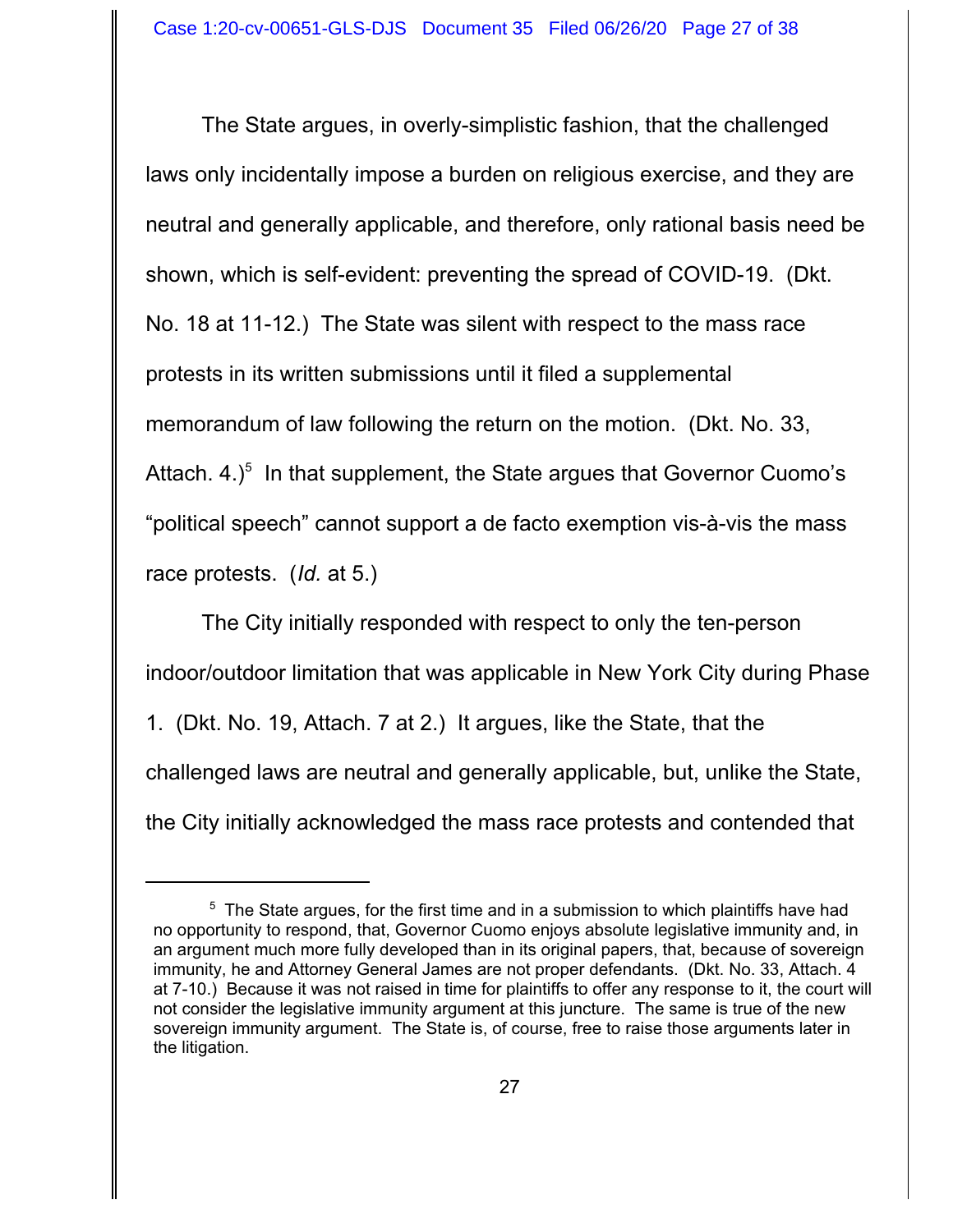they are not comparable because protests occur outside and religious activity typically occurs inside. (Dkt. No. 19, Attach. 7 at 7, note 4.) Further the City asserts, relying on *Calvary Chapel Dayton Valley v. Sisolak*, 2020 U.S. Dist. LEXIS 103234 (D. Nev. June 11, 2020), that the enforcement of the challenged laws against protesters creates safety concerns and, absent clear patterns of unconstitutional selective enforcement, the court should not second guess the State's determinations. (*Id.* at 8.) In its supplemental submission, the City contends that the orthodox Jewish plaintiffs "may no longer seek redress for their alleged injuries" because, as of June 22, New York City has entered Phase 2, which lifts the ten-person indoor/outdoor limitation and imposes a 25% indoor capacity limitation. (Dkt. No. 31, Attach. 6 at 1-2). The City also amplifies its contention, explained for the first time during the motion return, that a de facto exemption has not been created for mass race protesters. (*Id.* at 3-6.)

In light of the developments and natural progression of the challenged laws since the motion return, the restrictions and limitations at issue are: (1) a 25% indoor capacity limitation for Phases 2 and 3; (2) a twenty-five-person outdoor gathering limit in Phase 3 locations; and (3) a ten-person outdoor gathering limit in Phase 1 and 2 locations. And the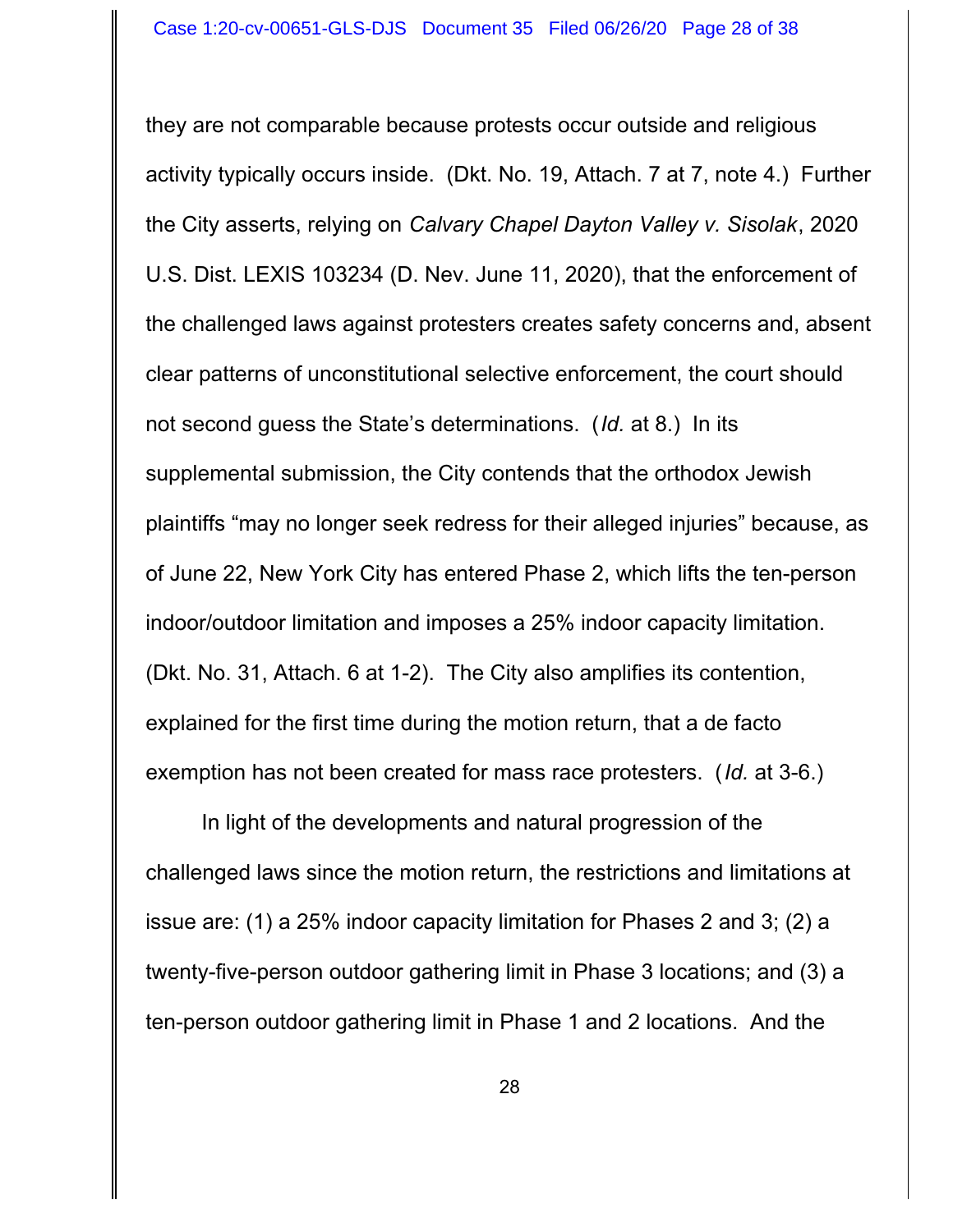City's argument that Schonbrun, Perr, and Mayerfeld "may no longer seek redress" because their region has gone into Phase 2, (Dkt. No. 31, Attach. 6 at 1-2), is rejected. While it is true that their allegations are tailored to the ten-person indoor/outdoor limitation that existed when this matter was commenced, it is readily and reasonably inferable from their allegations that the 25% indoor capacity limitation would continue to burden their free exercise of religion.

Assuming, without deciding, that the challenged laws are neutral, plaintiffs have demonstrated a likelihood of success on the merits with respect to their free exercise claim because it appears that the challenged laws are not generally applicable, and that they would fail strict scrutiny.

*1. 25% Indoor Capacity Limitation*

On its face, the 25% indoor capacity limitation applies only to houses of worship. *See* N.Y. Executive Order No. 202.38. Indeed, that limitation is the only one of its kind in the tangle of executive orders and the Guidance Document that have been issued in response to the pandemic; in other words, no other secular entity, save for those that remain closed in their entirety until Phase 4 or beyond, are limited to only 25% capacity. The "nonessential businesses," dubbed "Phase 2 industries" by executive order,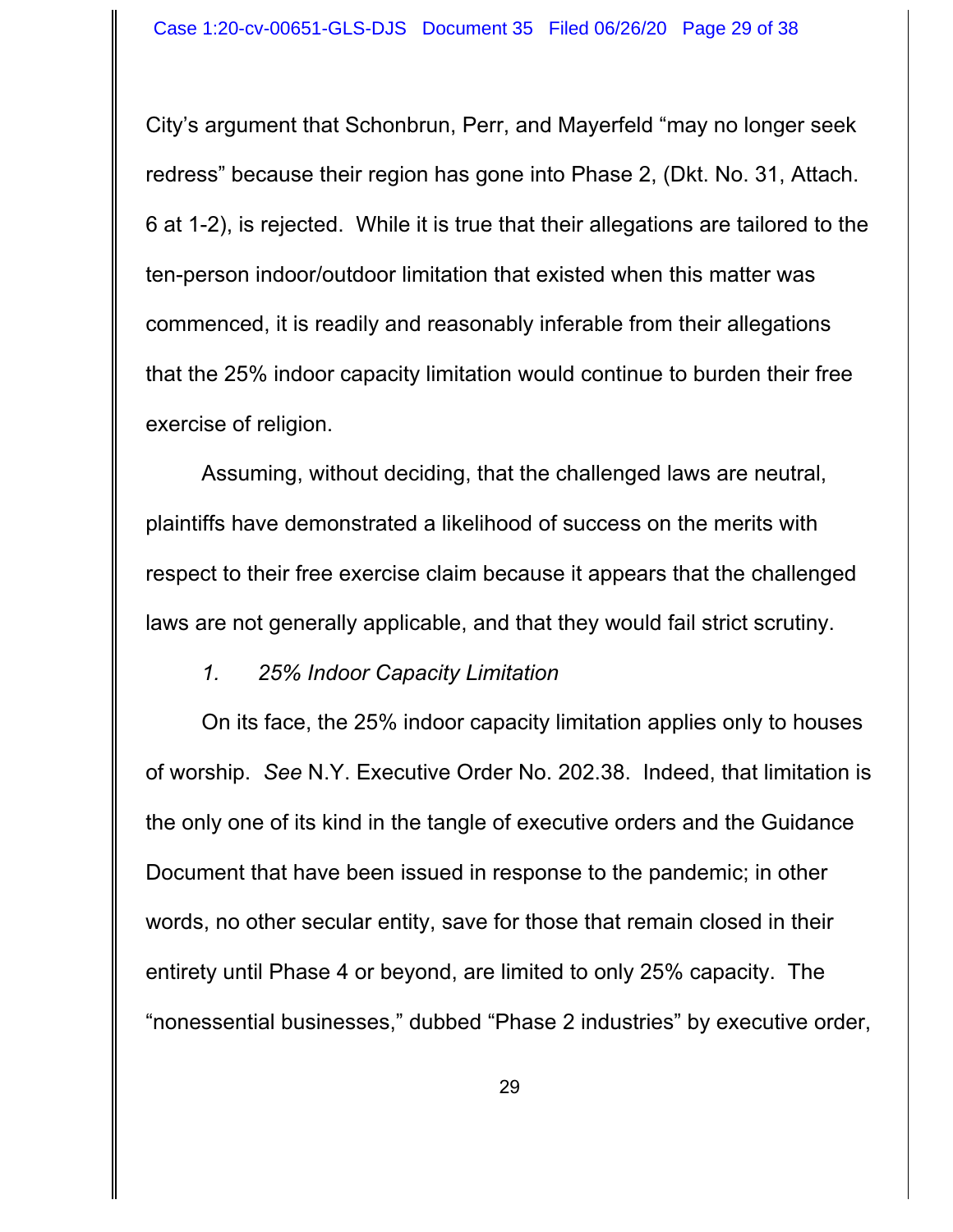that enjoy a 50% capacity limitation are, however, not justifiably different than houses of worship. (Dkt. No. 32, Attach. 1  $\P$  18.)

For example, offices, retail stores that are not inside of shopping malls, and salons were permitted to open at 50% capacity beginning in Phase 2. To a greater or lesser degree, the Phase 2 industries involve the congregation of people for a length of time. And restaurants in Phase 3 locations are permitted to open at 50% capacity indoors. Restaurant patrons sit and congregate with family and friends in close proximity for a lengthy period of time, and have close contact with their hosts and servers. Face coverings may be removed while seated. (Dkt. No. 32, Attach. 6 at 1.) Additionally, special educational services will be permitted during "the summer term in school districts" with no indoor capacity limitations.

All of this is to demonstrate that these secular businesses/activities threaten defendants' interest in slowing the spread of COVID-19 to a similar or greater degree than those of plaintiffs', and demonstrate that the 25% indoor capacity limitation on houses of worship is underinclusive and triggers strict scrutiny review.<sup>6</sup>

 $^6\,$  There is also an arguable basis to find a de facto exemption in light of the open lobbies social media campaign. In light of the court's conclusion that the 25% indoor capacity limitation is not generally applicable because it is underinclusive, it need not reach the individualized exemption argument. Admittedly, the basis of such an argument here is on far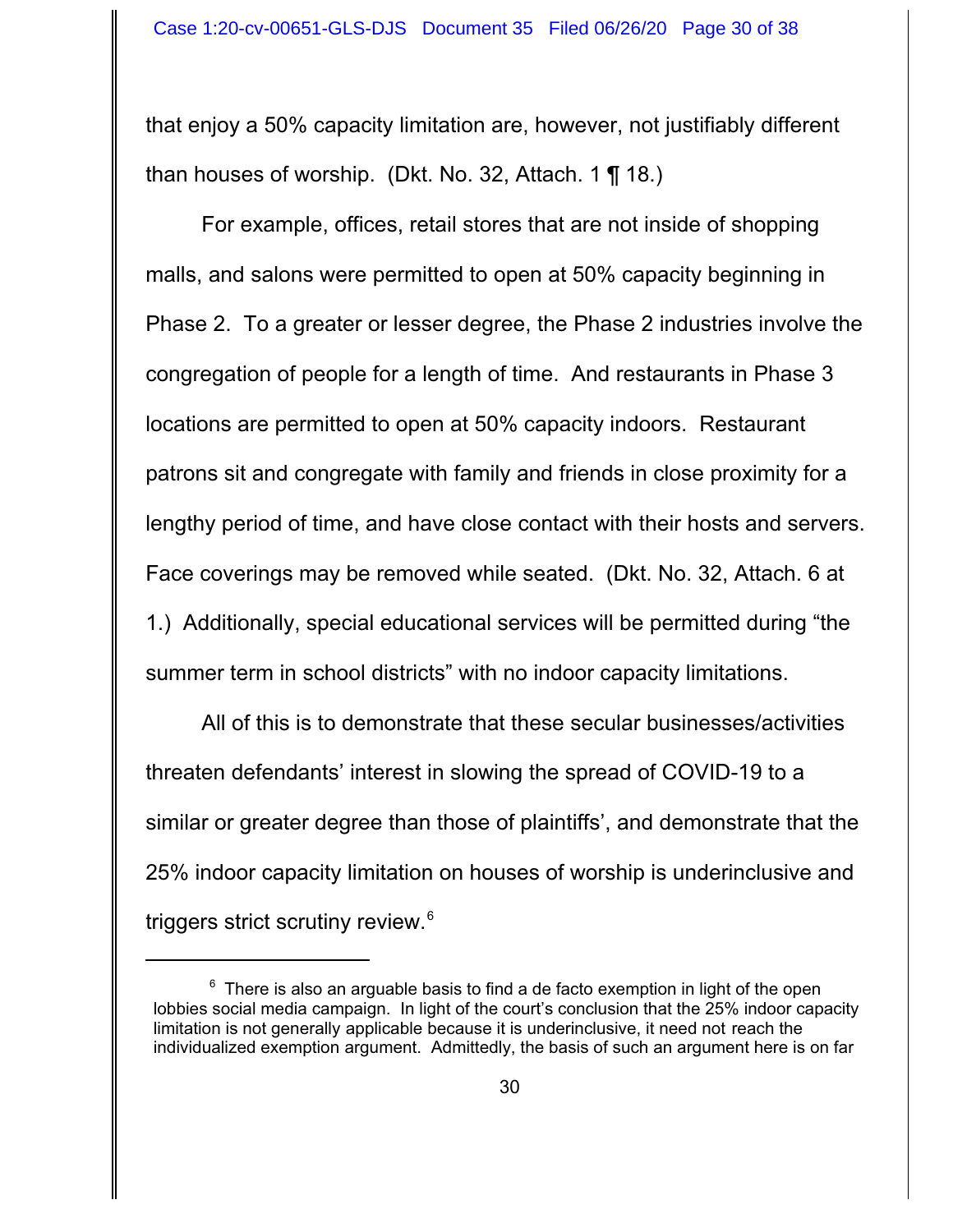*2. Twenty-Five-Person Outdoor Limitation in Phase 3*; *Ten-Person Outdoor Limitation in Phases 1 and 2*

Despite the State's claim that enforcement power rests with local authorities in an effort to show that selective enforcement against mass race protesters is not a de facto exemption imposed by Governor Cuomo or Attorney General James, (Dkt. No. 33, Attach. 4 at 5-7), Governor Cuomo clearly has authority over the New York State Police and broad powers of enforcement, *see* N.Y. Exec. Law § 223 (explaining that the superintendent of state police and its members "shall . . . be subject to the call of the governor and are empowered to co-operate with any other department of the state or with local authorities"). And, in any case, Governor Cuomo's comments, which applauded and encouraged protesting and discouraged others from violating the outdoor limitations, likely demonstrate the creation of a de facto exemption.

Mayor de Blasio is a "local authority" with clear enforcement power and has at his disposal one of the largest municipal police departments in the world, (Dkt. No. 1, Attach. 1 at 127), and has also actively encouraged

shakier footing, given the lack of acknowledgment or endorsement by defendants, than it is with respect to the mass race protests discussed below.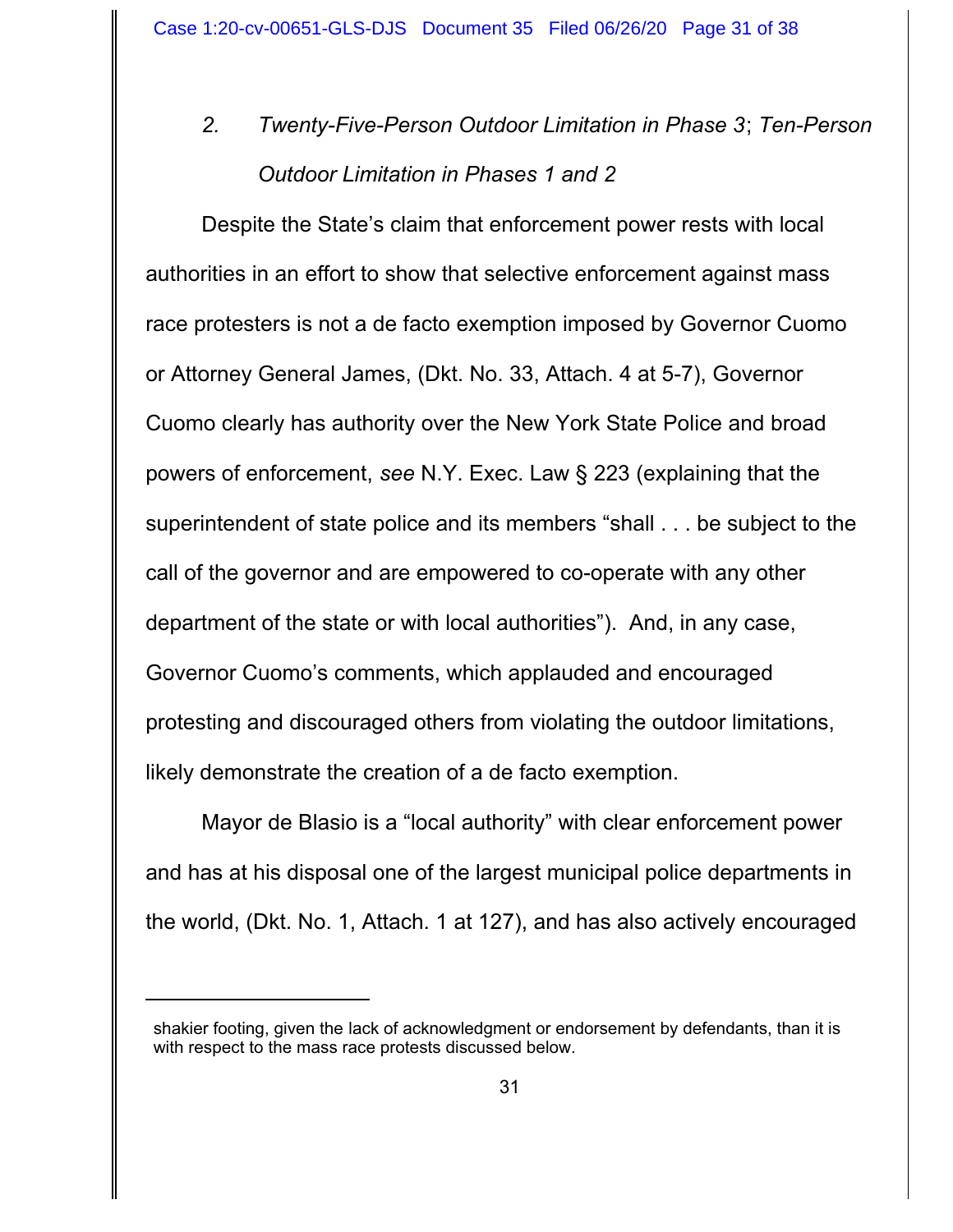participation in protests and openly discouraged religious gatherings and threatened religious worshipers as set forth above. The City's argument that temporary selective enforcement of the challenged laws with respect to mass race protests is a matter of public safety based on the rationale of *Sisolak*, 2020 U.S. Dist. LEXIS 103234, would perhaps be legitimate but for Mayor de Blasio's simultaneous pro-protest/anti-religious gathering messages, which clearly undermine the legitimacy of the proffered reason for what seems to be a clear exemption, no matter the reason. Governor Cuomo and Mayor de Blasio could have just as easily discouraged protests, short of condemning their message, in the name of public health and exercised discretion to suspend enforcement for public safety reasons instead of encouraging what they knew was a flagrant disregard of the outdoor limits and social distancing rules. They could have also been silent. But by acting as they did, Governor Cuomo and Mayor de Blasio sent a clear message that mass protests are deserving of preferential treatment.

Another case of individualized exemption seems even more obvious. The State has specifically authorized outdoor, in-person graduation ceremonies of no more than 150 people beginning today, June 26. This is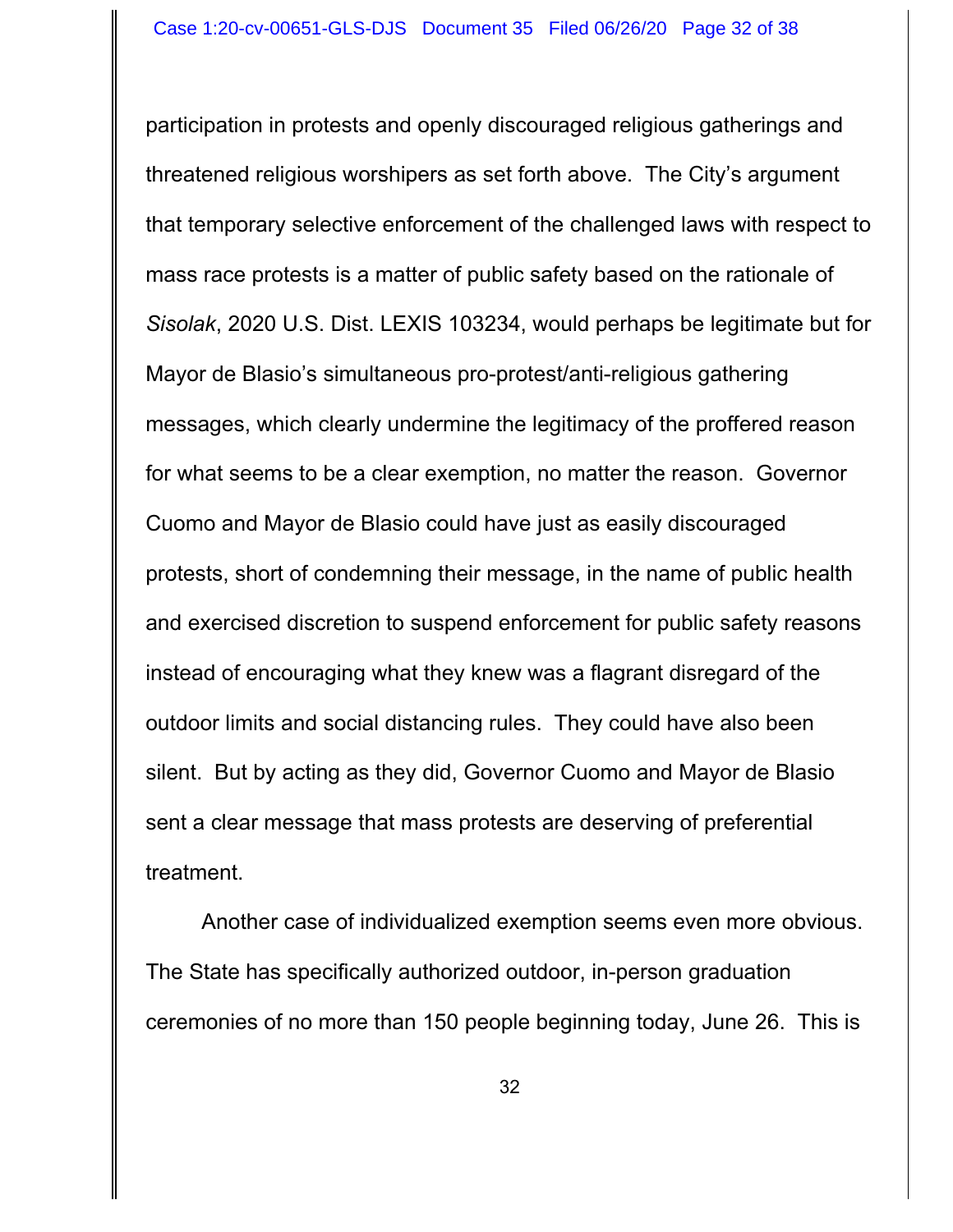an express exemption from the ten- or twenty-five-person outdoor limits that apply across Phases 1, 2, and 3, and the State must extend a similar exemption to plaintiffs absent a compelling reason to the contrary. *See Smith*, 494 U.S. at 884. And there is nothing materially different about a graduation ceremony and a religious gathering such that defendants' justifications for a difference in treatment can be found compelling.

#### *3. Strict Scrutiny*

For the reasons articulated in plaintiffs' memorandum of law, defendants' generally-stated compelling interest in controlling the spread of COVID-19 is inadequate to demonstrate that they have a compelling interest that is narrowly tailored to these specific plaintiffs. (Dkt. No. 2, Attach. 4 at 16-18.) The City's attempt to demonstrate otherwise is unavailing, (Dkt. No. 31, Attach. 6 at 5-6); and the State has made no attempt to do so.

#### **B. Irreparable Harm, Balance of Hardships, and Public Interest**

Plaintiffs contend that the fear of threatened arrest, prosecution and fines demonstrate the irreparable harm necessary to support the second prong of the preliminary injunction standard, and that the deprivation of First Amendment rights is presumed to amount to irreparably injury. (Dkt.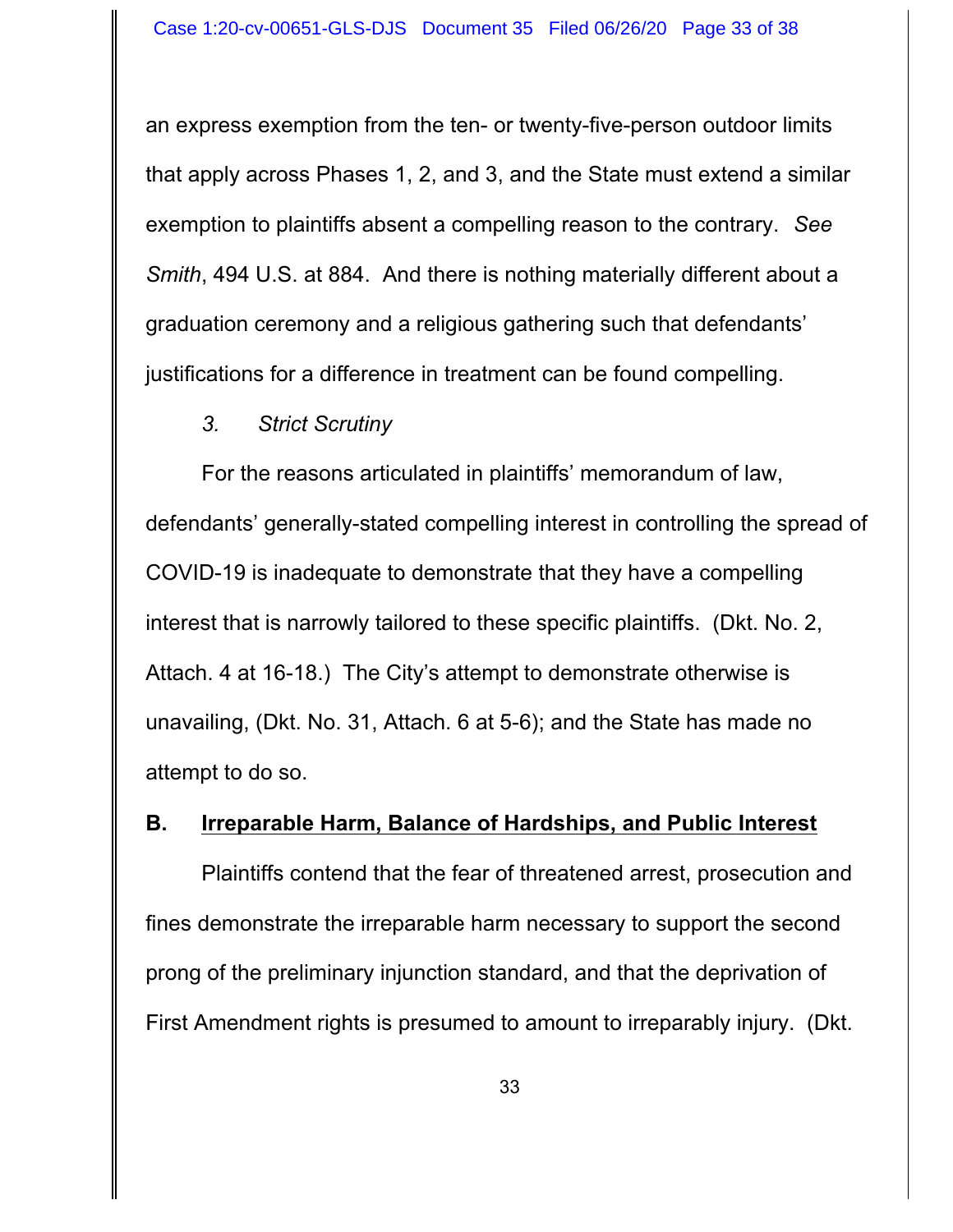No. 2, Attach. 4 at 23-24.) The State contends that, because plaintiffs are not being prevented from exercising their religious rights, and, instead, are only being required to do so in a different way, the presumption of irreparable harm does not apply. (Dkt. No. 18 at 23-24.) The City appears to concede that First Amendment violations are sufficient to demonstrate irreparable injuries for the purpose of a preliminary injunction. (Dkt. No. 19, Attach. 7 at 1.)

As noted by plaintiffs and the City, the loss of plaintiffs' free exercise rights is alone adequate to demonstrate irreparable injury here. *See Elrod v. Burns*, 427 U.S. 347, 373 (1976); *Bery v. City of New York*, 97 F.3d 689, 693 (2d Cir. 1996), *cert. denied*, 520 U.S. 1251 (1997). Accordingly, plaintiffs have met their burden in this regard.

Plaintiffs have also satisfied the court with respect to the final two prongs. (Dkt. No. 2, Attach. 4 at 24-25.) The balance of hardships tips in plaintiffs' favor. Indeed, in the absence of an injunction, plaintiffs' religious activities will be burdened and continue to be treated less favorably than comparable secular activities. An injunction, on the other hand, does not undercut defendants' interest in controlling the spread of COVID-19, provided that plaintiffs abide by social distancing guidance.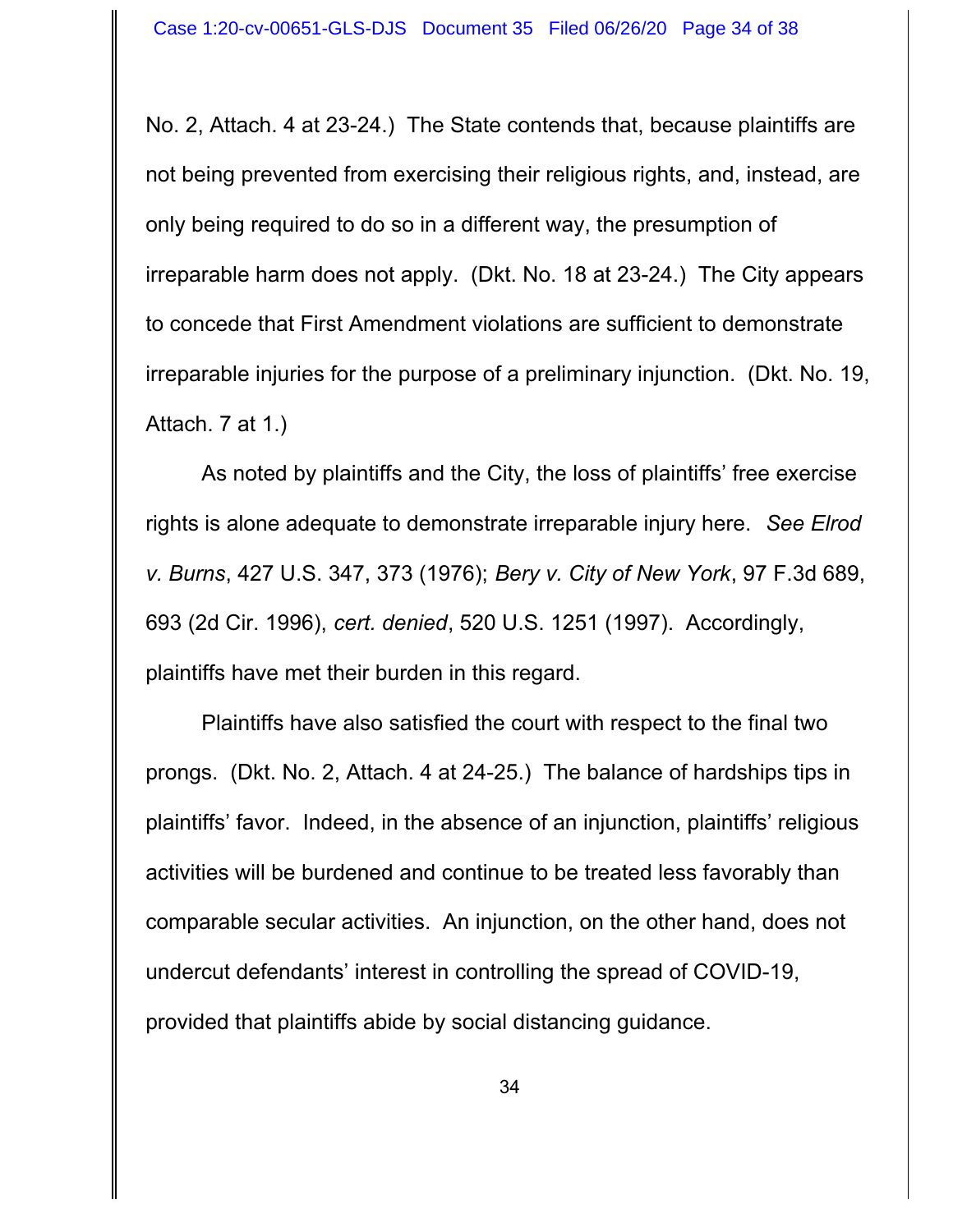"As for the public interest, treatment of similarly situated entities in comparable ways serves public health interests at the same time it preserves bedrock free-exercise guarantees." *Roberts v. Neace*, 958 F.3d 409, 416 (6th Cir. 2020); *see N.Y. Progress & Prot. PAC v. Walsh*, 733 F.3d 483, 488 (2d Cir. 2013).

#### **C. Appropriate Remedy**

"District courts have broad authority in crafting equitable remedies such as injunctions." *Conn. Office of Prot. & Advocacy For Persons With Disabilities v. Hartford Bd. of Educ.*, 464 F.3d 229, 245 (2d Cir. 2006) (citations omitted). For the reasons explained above, appropriate injunctive relief here is a restraint on defendants from enforcement of any indoor gathering limitations against plaintiffs greater than imposed for Phase 2 industries and restraint from enforcement of any limitation for outdoor gatherings against plaintiffs. However, the court is unpersuaded that defendants should be enjoined from the enforcement of the social distancing rules as set forth in the challenges laws. The court dispenses with the security requirement of Rule 65(c) of the Federal Rules of Civil Procedure. *See Complete Angler, LLC v. City of Clearwater, Fla.*, 607 F. Supp. 2d 1326, 1335 (M.D. Fla. 2009) ("Waiving the bond requirement is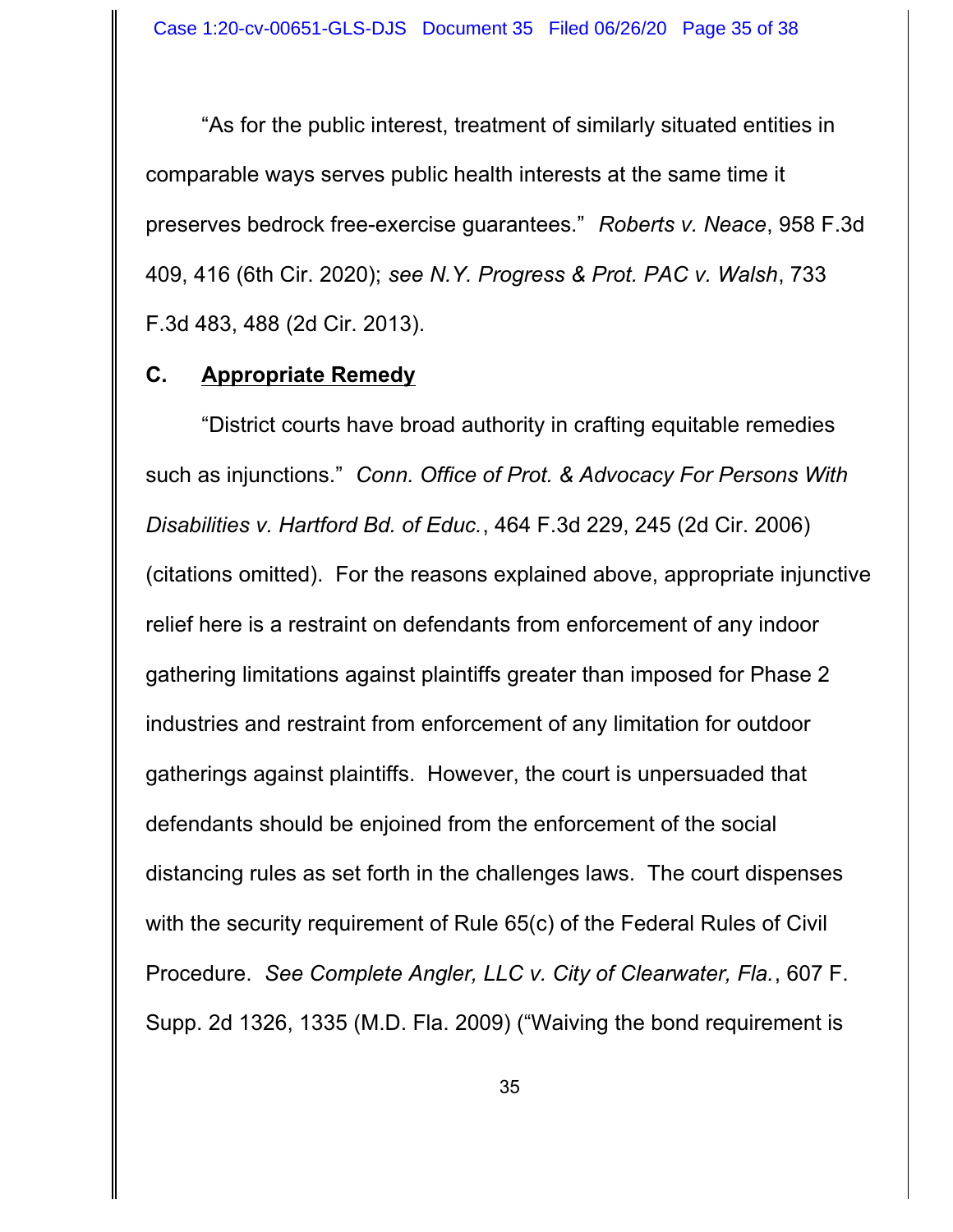particularly appropriate where a plaintiff alleges the infringement of a fundamental constitutional right." (citations omitted)).

#### **D. Amicus Curiae**

Ahuva Kleinman moves for leave to appear as amicus curiae. (Dkt. No. 27.) "There is no governing standard, rule or statute prescribing the procedure for obtaining leave to file an amicus brief in the district court." *Lehman XS Tr., Series 2006-GP2 v. Greenpoint Mortg. Funding, Inc.*, No. 12 CIV. 7935, 2014 WL 265784, at \*1 (S.D.N.Y. Jan. 23, 2014) (internal quotation marks, alteration, and citation omitted). Indeed, "[d]istrict courts ha[ve] broad discretion to permit or deny the appearance of amici curiae in a given case." *Kearns v. Cuomo*, No. 1:19-CV-00902, 2019 WL 5060623, at \*4 (W.D.N.Y. Oct. 9, 2019) (citation omitted). "The usual rationale for amicus curiae submissions is that they are of aid to the court and offer insights not available from the parties. Thus, when those purposes are not served, typically, courts deny motions seeking leave to appear amicus curiae." *Id.* at \*5 (internal quotation marks, alterations, and citations omitted).

The circumstances under which an amicus brief is considered to be an aid to the court are limited: "An amicus brief should normally be allowed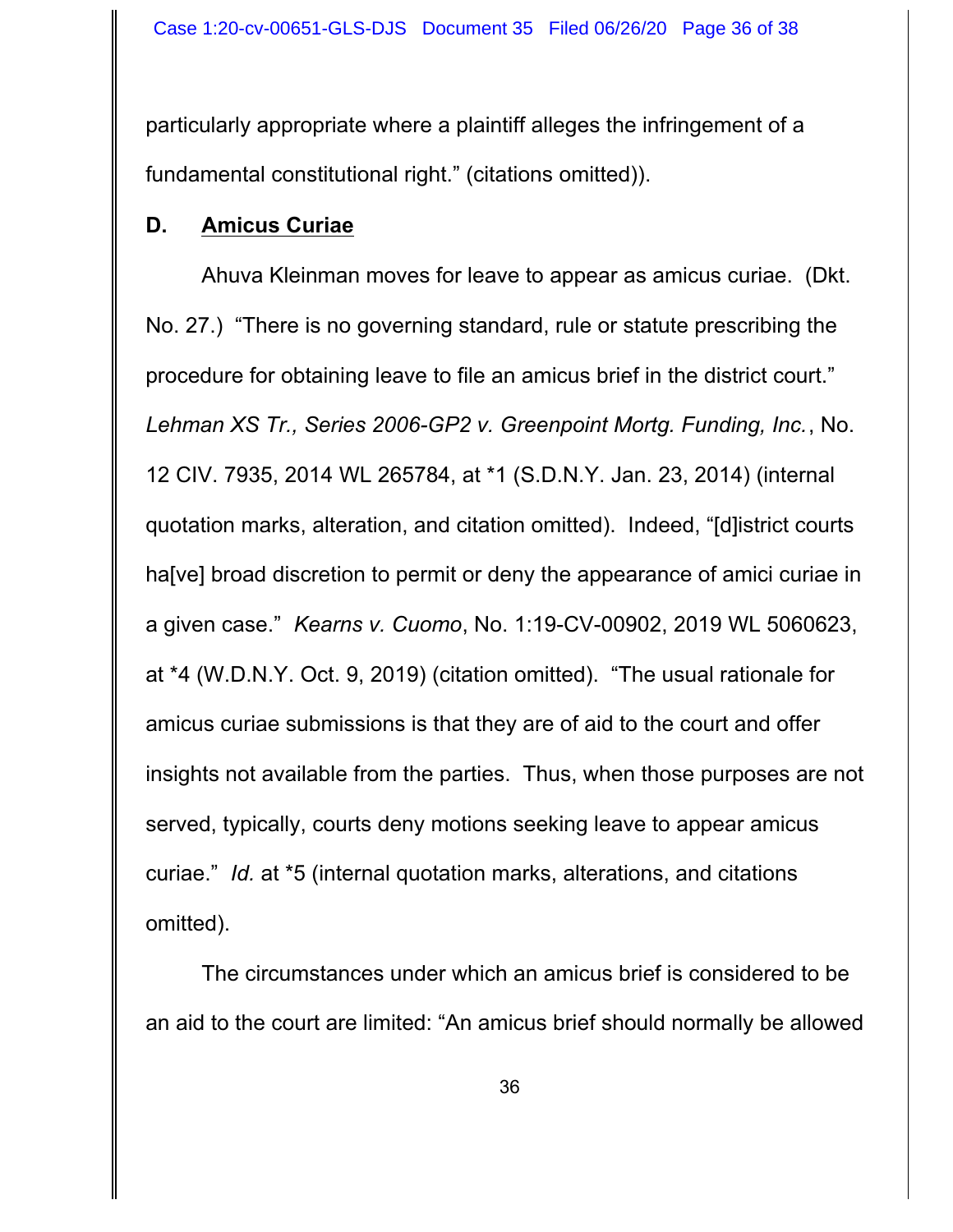when a party is not represented competently or is not represented at all, when the amicus has an interest in some other case that may be affected by the decision in the present case . . . or when the amicus has unique information or perspective." *Best Payphones, Inc. v. Dobrin*, 410 F. Supp. 3d 457, 465 n.3 (E.D.N.Y. 2019) (alterations and citation omitted). "Otherwise, leave to file an amicus brief should be denied." *Id.* (alterations and citation omitted).

Here, the need for an amicus curiae is minimal to non-existent. The competence and skill of plaintiffs' counsel obviates the need for additional input. Accordingly, while the efforts of the prospective amicus are admirable, her motion for leave to appear as amicus curiae, (Dkt. No. 27), is denied.

## **V. Conclusion**

**WHEREFORE**, for the foregoing reasons, it is hereby

**ORDERED** that plaintiffs' application for a preliminary injunction (Dkts. No. 2, 7) is **GRANTED**; and it is further

**ORDERED** that defendants are **ENJOINED** and **RESTRAINED** as follows:

(1) from enforcing any indoor gathering limitations against plaintiffs